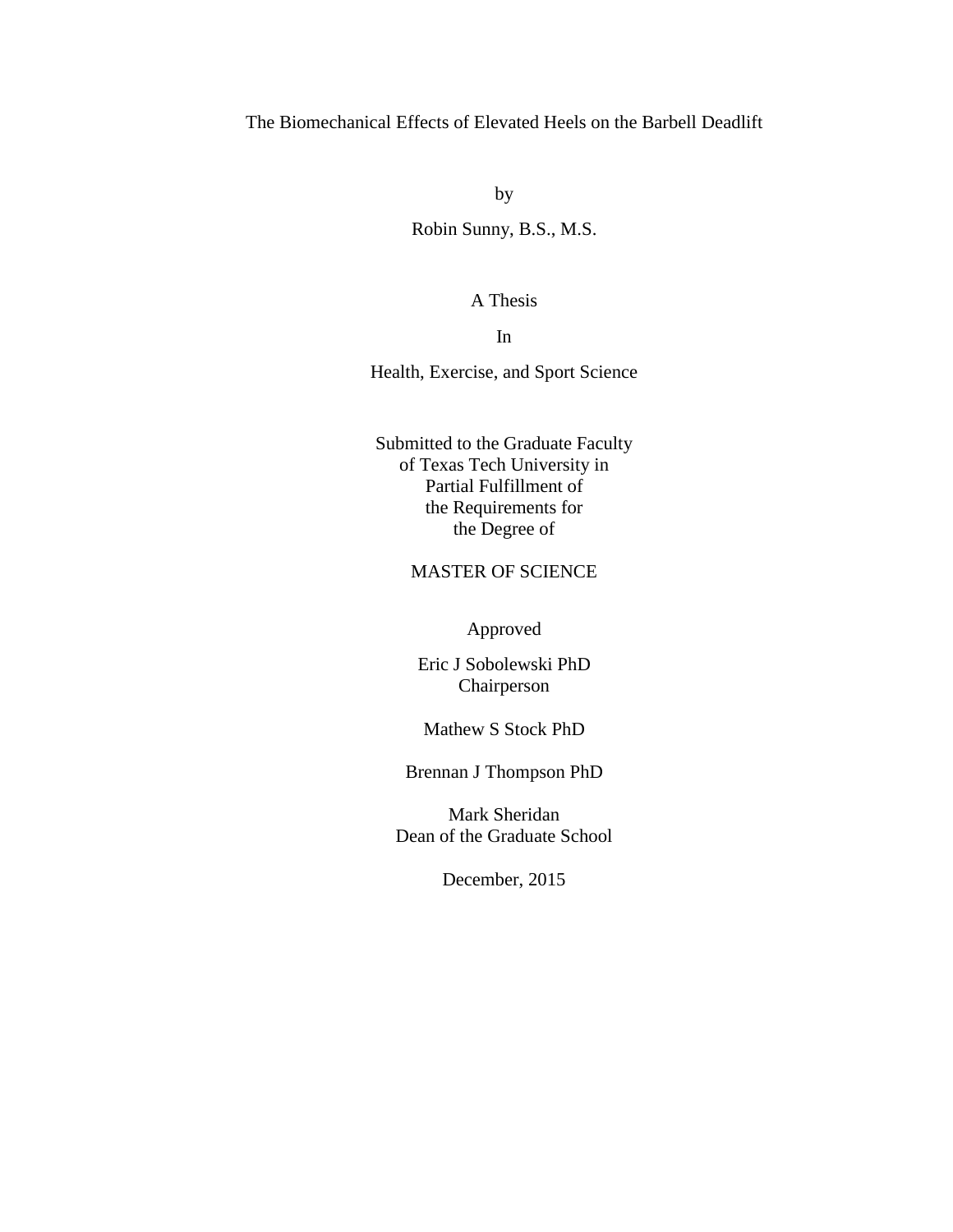Copyright 2015, Robin Sunny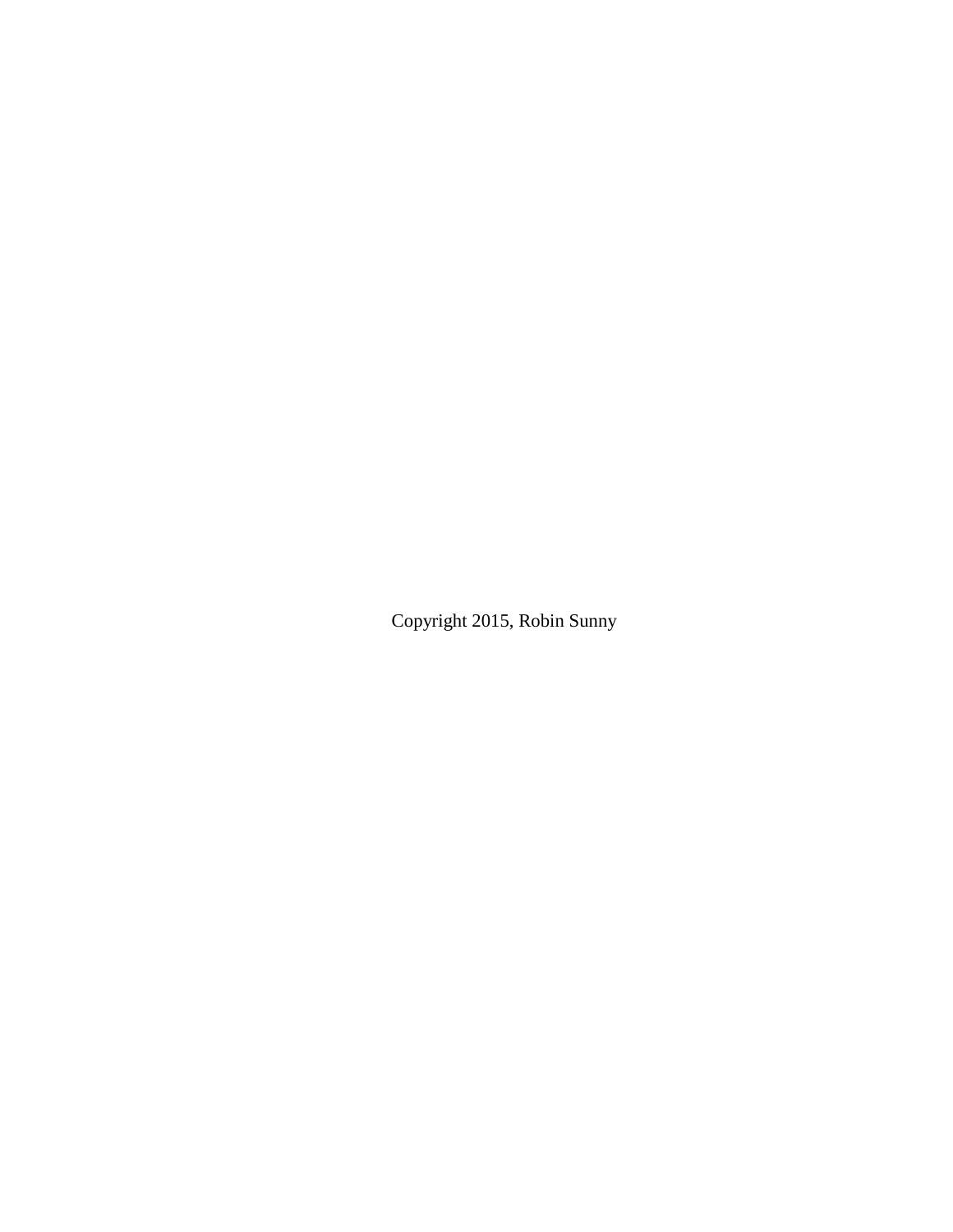## **ACKNOWLEDGEMENTS**

I would like to thank my thesis committee firstly: Dr. Eric Sobolewski, Dr. Matt Stock, and Dr. Brennan Thompson. This study would not have been possible if it was not for your guidance. I would also like to thank Roshan George for assisting in the data collection process.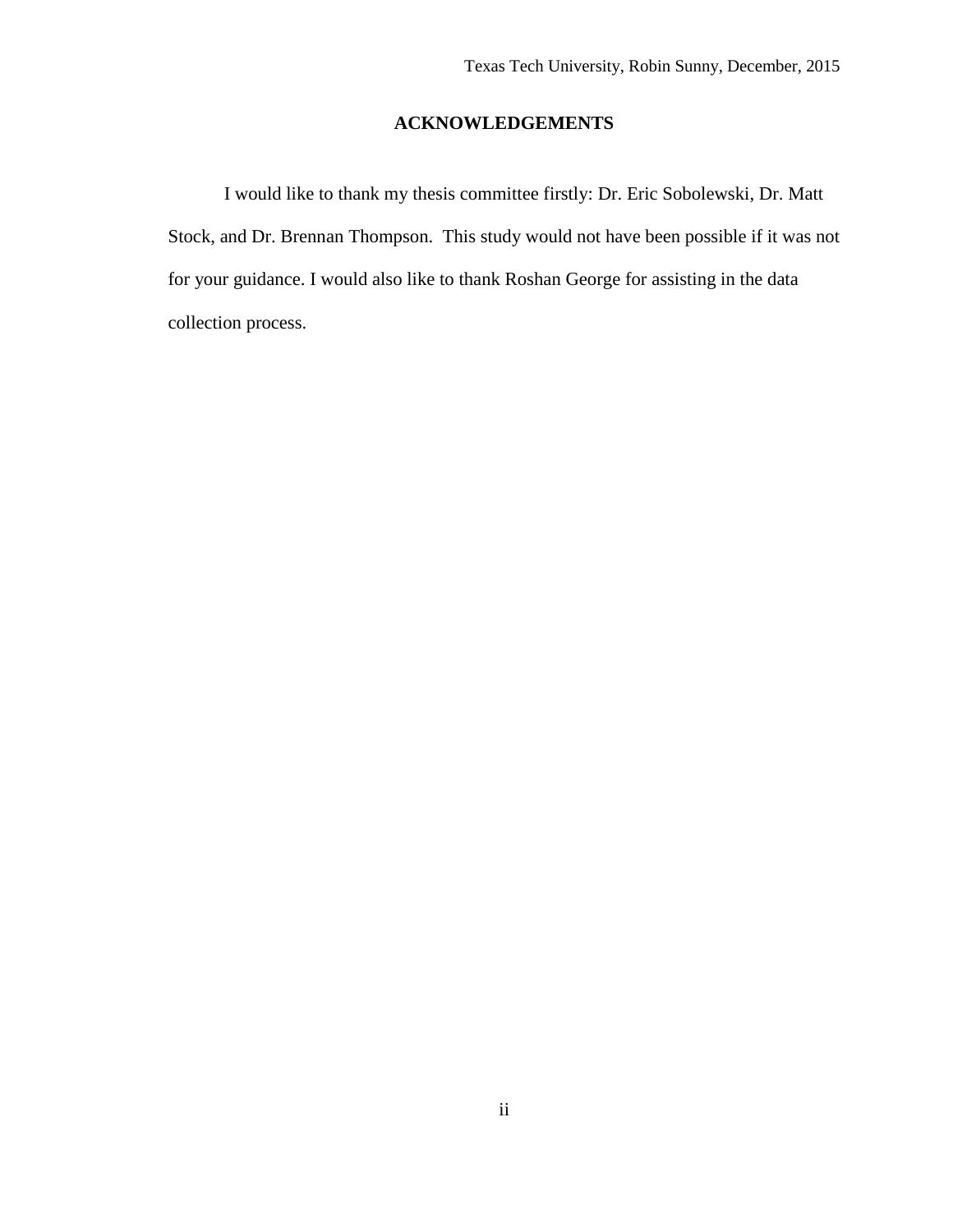# **TABLE OF CONTENTS**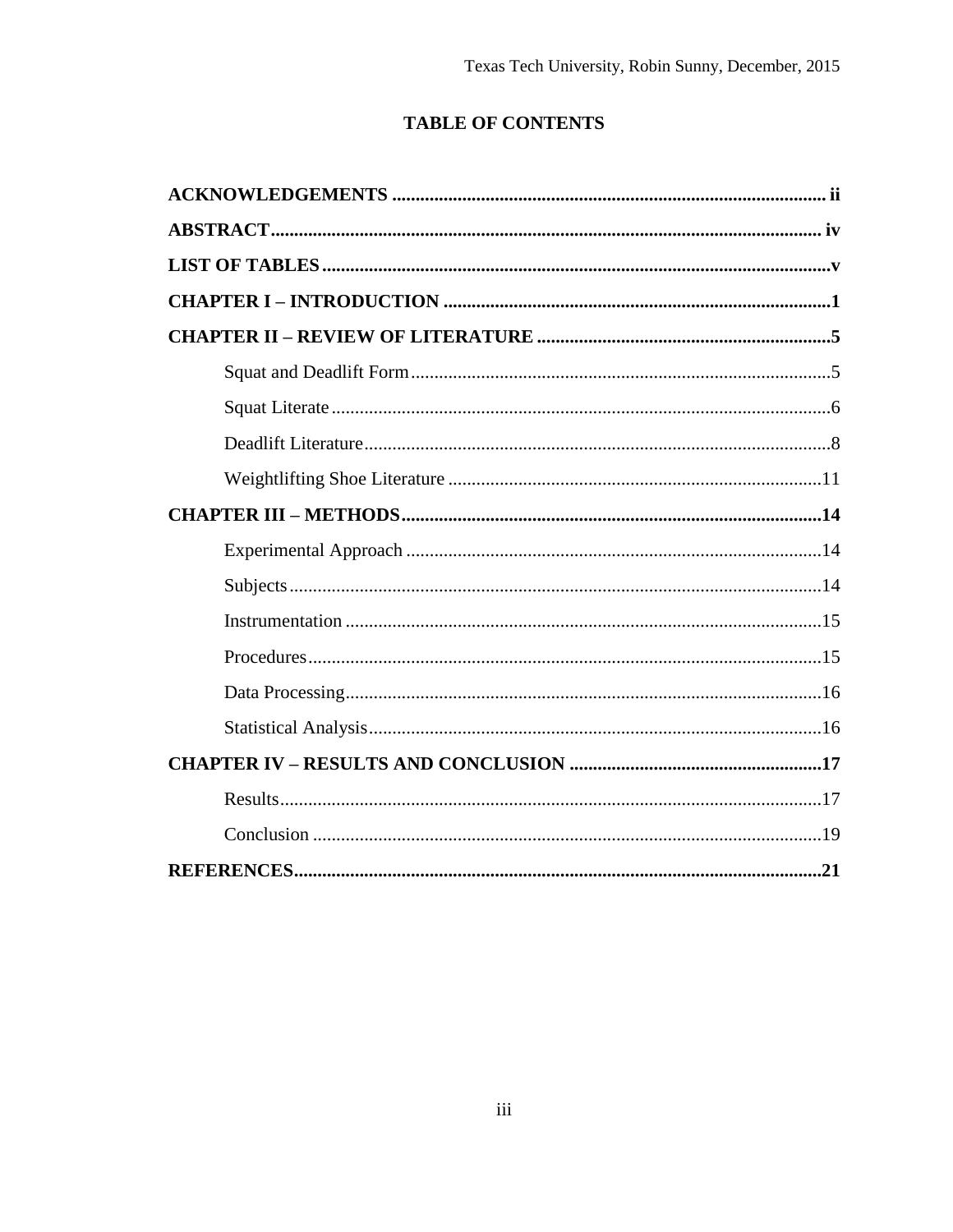#### **ABSTRACT**

This study evaluated the kinematic effects of performing a barbell deadlift with different elevated heel heights. Relative spine, lumbar, and knee angles as well as absolute trunk, femur, and shank angles were taken at two points of measurement: the initial lift off and when the bar passed the knee. Three-dimensional motion capture systems captured twelve reflective markers placed on body landmarks of the subjects while the barbell deadlift was performed at 70% of their 1 repetition maximum (1RM) load at constant barbell speeds with seven different heel heights in a randomized order. Separate one way repeated measures 7x1 (heel x body measurement) ANOVAs for each measurement was used. There was no significant differences (p>0.05) were found for anybody measurements between the heel heights. These data suggests that difference in heel height does alter deadlift kinematics.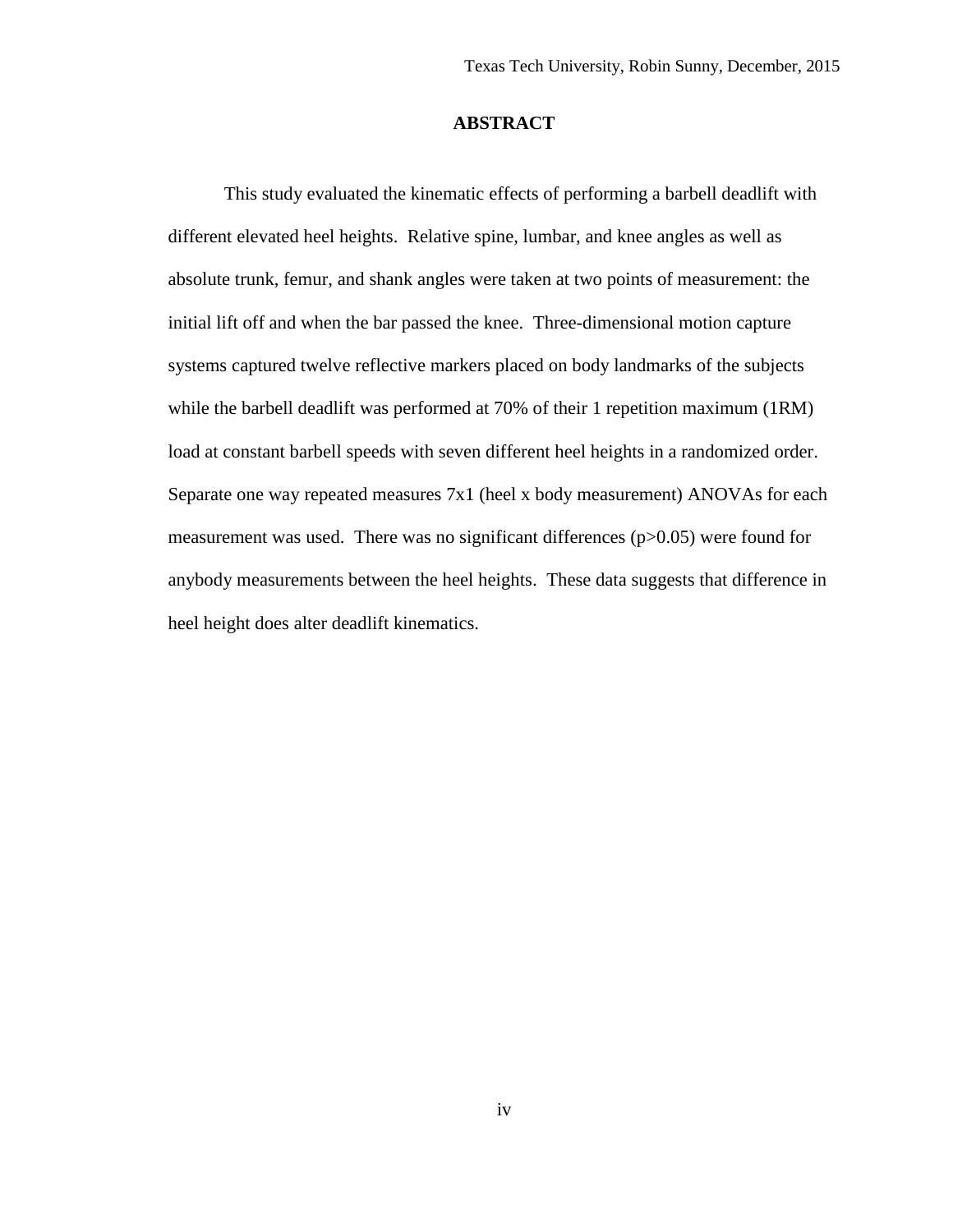## **LIST OF TABLES**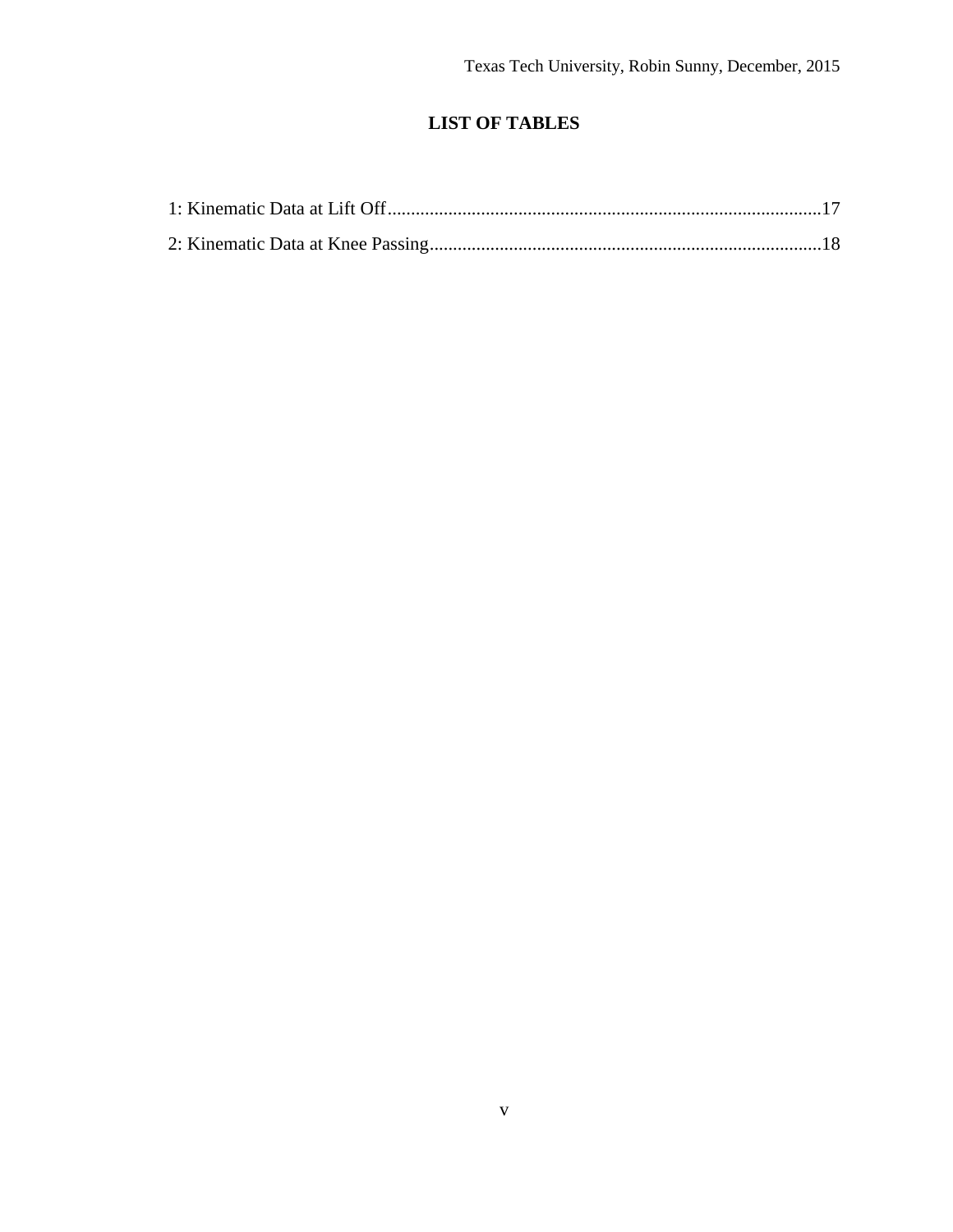#### **CHAPTER I: INTRODUCTION**

Nearly all sports use some type of equipment or apparel to help athletes maximize their performance and or reduce injury. Among these specialized equipment are different types of shoes. One specific shoe is design to aid in Olympic weightlifting. Weight lifting shoes have evolved as the sport of weight lifting has changed over the years. In 1929, the International Weightlifting Federation changed its competition protocol to just 3 exercises: the press, the snatch, and the clean-and-jerk then in 1972 eliminated the press and we are left with the current lifts in the clean and jerk and snatch. As the sport shifted, the need to produce more efficient lifting patterns drove the need for a shoe with an elevated heel (2).

Weightlifting shoes look markedly different from typical tennis shoes. They feature a hard and flat sole whereas typical tennis shoes have soft insoles that absorb shock and impact. Weight lifting shoes also have an elevated heel region in contrast to the leveled toe and heel regions of tennis shoes. Most, if not all, weight lifting shoes have a strap that is used to help tighten the fit of the shoes around the foot in addition to the shoe laces that are present within most tennis shoes. The hard, flat sole surface provides lifters a stable surface to generate muscular force. Kilgore (7) argues that, in the weight room, shoes should provide for seamless transfer of force between the ground and the barbell. The raised heel allows the weightlifter to get under the bar with a reasonably vertical disposition of the trunk in the "catch phase" of the clean exercise (2). This is done by allowing the lifter to fully bend at the knees, tilt the shins forward, and keep the feet flat on the floor (2). Along with the soles of weight lifting shoes, the strap also

1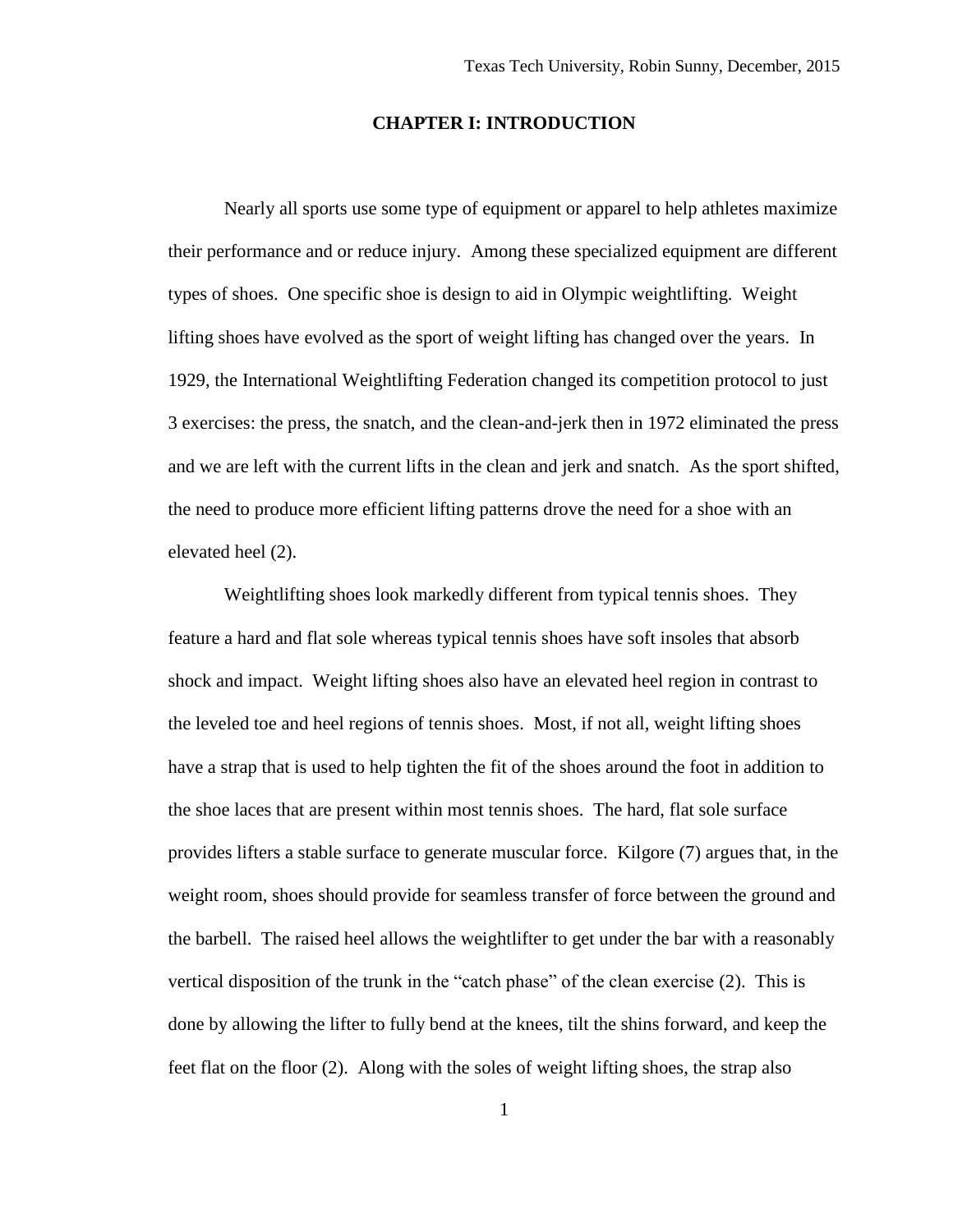provides stability by giving lifters a snug fit and removing any space for the feet to slide around inside the shoe.

The concept of WLS is a relatively new and uncharted research area. There exists only a few published works that look at the effects of WLS and their effects on training. A small pool of studies have addressed WLS on the barbell back squat (BBBS) exercise and subsequent biomechanical changes (4, 13, 15). The National Strength and Conditioning Association (NSCA) recommends that lifters who engage the in the BBBS exercise should maintain a normal lordotic posture and keep the torso as vertical as possible (4). WLS have been shown to aid in proper squat techniques by providing less trunk lean, thus a more vertical trunk (4, 13). Sato et al (13) found less trunk lean with no changes in absolute thigh angles when wearing WLS. WLS also directly caused the absolute foot segment angles to be larger due to the heel construction of WLS than when barefoot or when wearing tennis shoes or barefoot-inspired shoes; subjects' heels were more elevated in WLS than in other footwear conditions. Sato (13) came to the conclusion that weightlifting shoes are beneficial to preventing injuries because they reduce trunk lean, which reduces the shear forces on to the lower back that is typically caused by excessive trunk lean. Research conducted by Fortenbaugh (4) determined that using weight lifting shoes in a squat helps decrease trunk movement, resulting in less forward trunk lean and increase ankle flexion. The ideal bar path is a vertical straight line when performing the BBBS, common bar path deviation from this vertical path is associated with hip displacement in the posterior direction. WLS help with the reduction of the forward lean of the trunk segment thus resulting in a more vertical path. Since the BBBS and BBDL incorporate the lower body musculature, many novice lifters might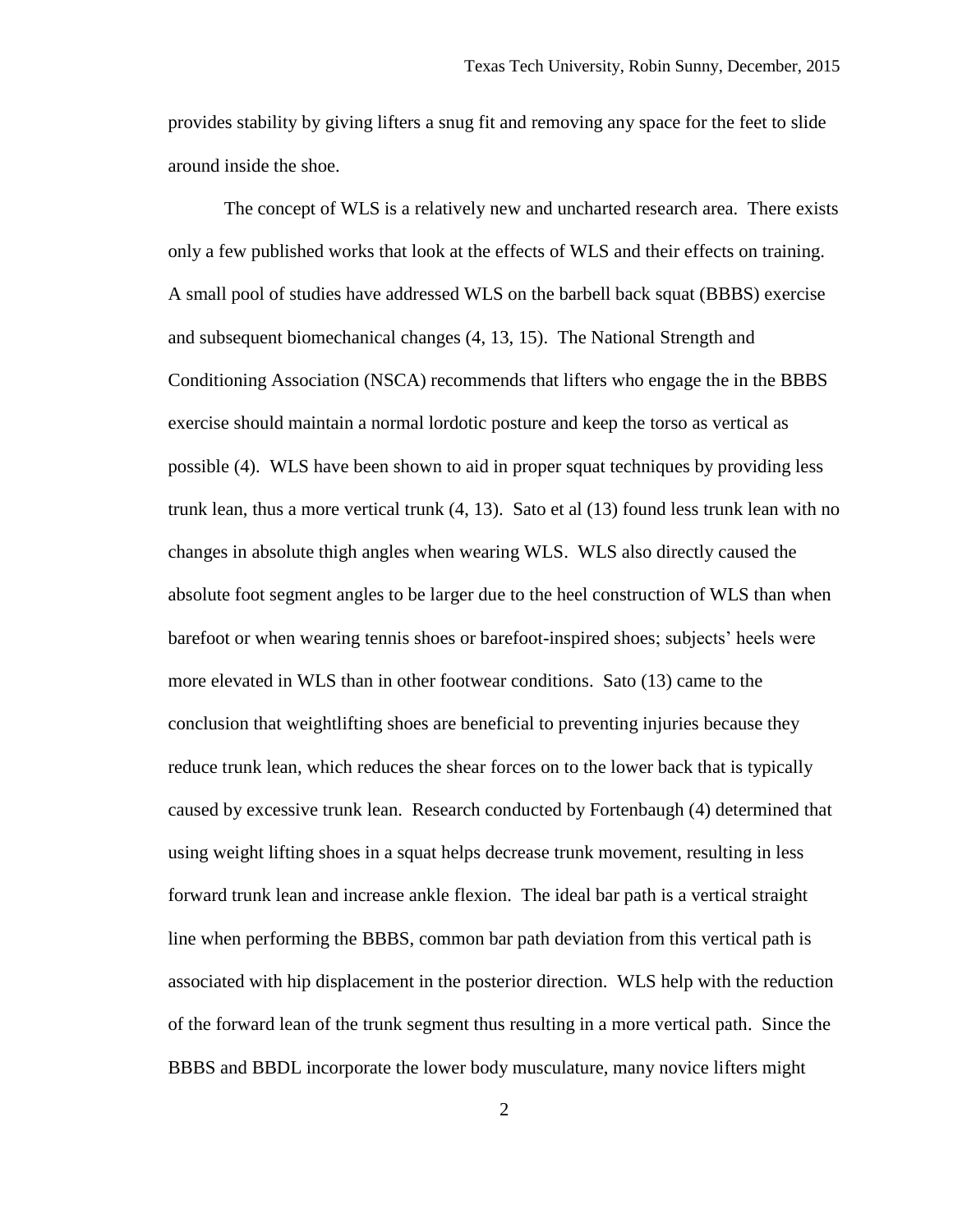assume that they have a kinematic crossover effect between each other. However, according to Hales et al (6), the BBBS and the BBDL are significantly different from each other with respect to kinematics. Motion capture cameras recorded twenty-five powerlifting athletes competing in a regional powerlifting meet. Hip, knee, and ankle angles were measured at the sticking point of each lift. The BBDL had significantly higher absolute trunk and thigh angles throughout the movement than those of the BBBS. The BBDL also had significantly lower absolute shank angles throughout the motion. Whereas the BBBS is considered a smooth linear motion, Hales et al. (6) noted that the deadlift is a segmented movement. The BBDL's three segments are lift off (knee extension), the bar passing the knee (hip extension), and lift completion (hip and knee extension). Hales et al. analysis of the BBBS and BBDL indicate that the individual lifts are markedly different with no crossover effect between them. Thus, any correlations between WLS and the BBBS are not transferable to using WLS while performing the BBDL.

The previous literature has also failed to address is the ideal height of WLS. The most popular commercial weight lifting shoes (Nike Romaleo II, Adidas Adipower WLS, Reebok CrossFit Lifter Plus 2.0) all have an effective heel height of 0.75" but no data is available as to why that heel height was chosen. The FastLift 335 by Inov-8 feature an effective heel height of 0.65", likewise with no rationale for the heel height. WLS with a greater heel height in theory would lead to greater absolute shin angle and even more of an erect posture allowing for less shear force on the back. This would then allow for a vertical bar path of the deadlift of the floor and further eliminate the bending over commonly seen with deadlift exercises. This in turn may allow for a reduction in injury

3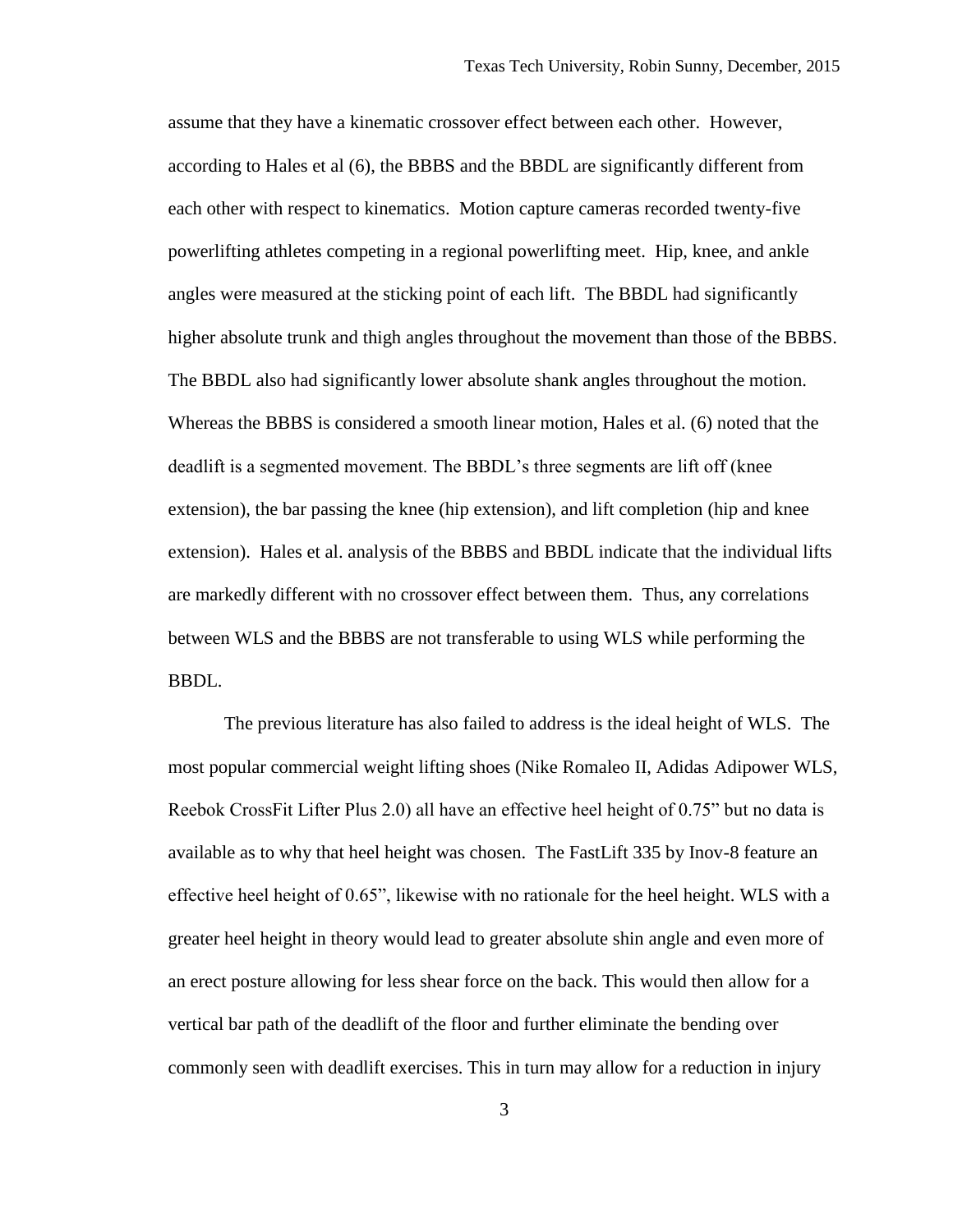and more weight to be lifted. Yet with no current research being conducted on WLS heel height combined with deadlifting these claims have no scientific rational.

As WLS are being used by more than Olympic lifters, power lifting athletes for example, the research from this present study is crucial in closing the gaps that exists in the literature to help coaches and athletes make informed decisions about training equipment and apparel. This current study will be able to provide evidence as to the kinematic effects of elevated heels of several heights. The purpose of the following study was to analyze the three-dimensional kinematics of multiple heel heights while performing the barbell deadlift.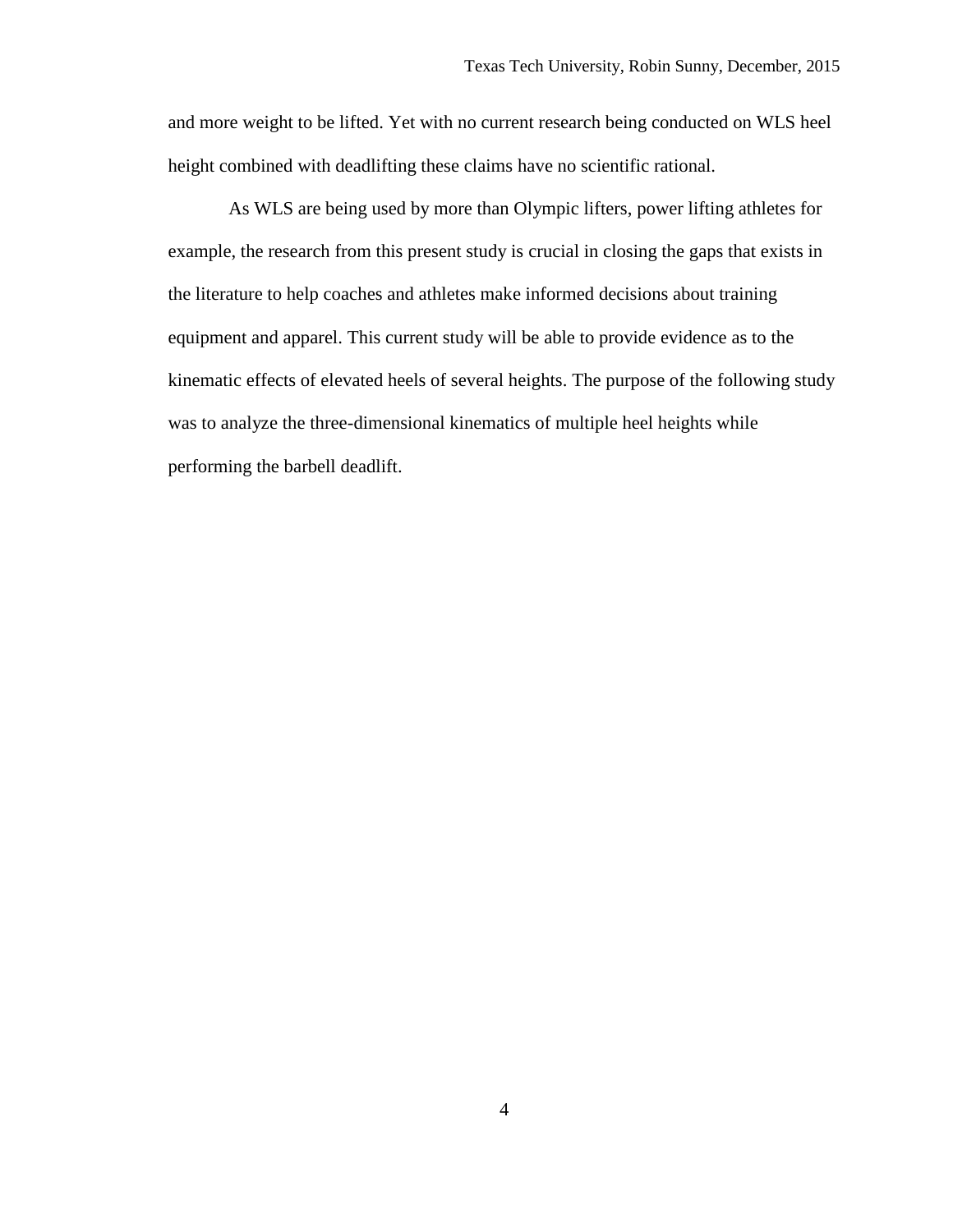#### **CHAPTER II: REVIEW OF LITERATURE**

The concept of weightlifting shoes is a relatively new and uncharted research area. There exists only a few published works that look at the effects of weightlifting shoes and their effects on training. Consequently, criteria of inclusion for this review of literature will look at the kinematics of the barbell squat (BBBS) and barbell deadlift (BBDL) exercise, as well as variations of the typical barbell movement (dumbbell, single legged, etc.) Agreements and disagreements between literatures will be looked at with particular attention to the lower extremities and the trunk. Literature that measures changes with respect to kinematic variables while using weight lifting shoes (WLS) will also be looked at.

#### Squat and Deadlift Form

The back squat is used to strengthen the lower body, primarily the quadriceps, hamstrings, and gluteals (11). The National Strength and Conditioning Association (NSCA) states that proper form while performing the barbell back squat (BBBS) exercise consists of 1) starting the movement by allowing the hips and knees to slowly flex while keep the torso angle as constant as possible, 2) maintaining a position with the back flat, elbows high, and chest up and out, 3) keeping the heels on the floor and the knees aligned over the feet, and 4) continuing downward until the thighs are parallel to the floor. During the upward phase, the NSCA instructions state to 1) extend the hips and knees at the same rate to keep the torso angle constant and 2) maintain the back rigidity, elbows and chest positions (18).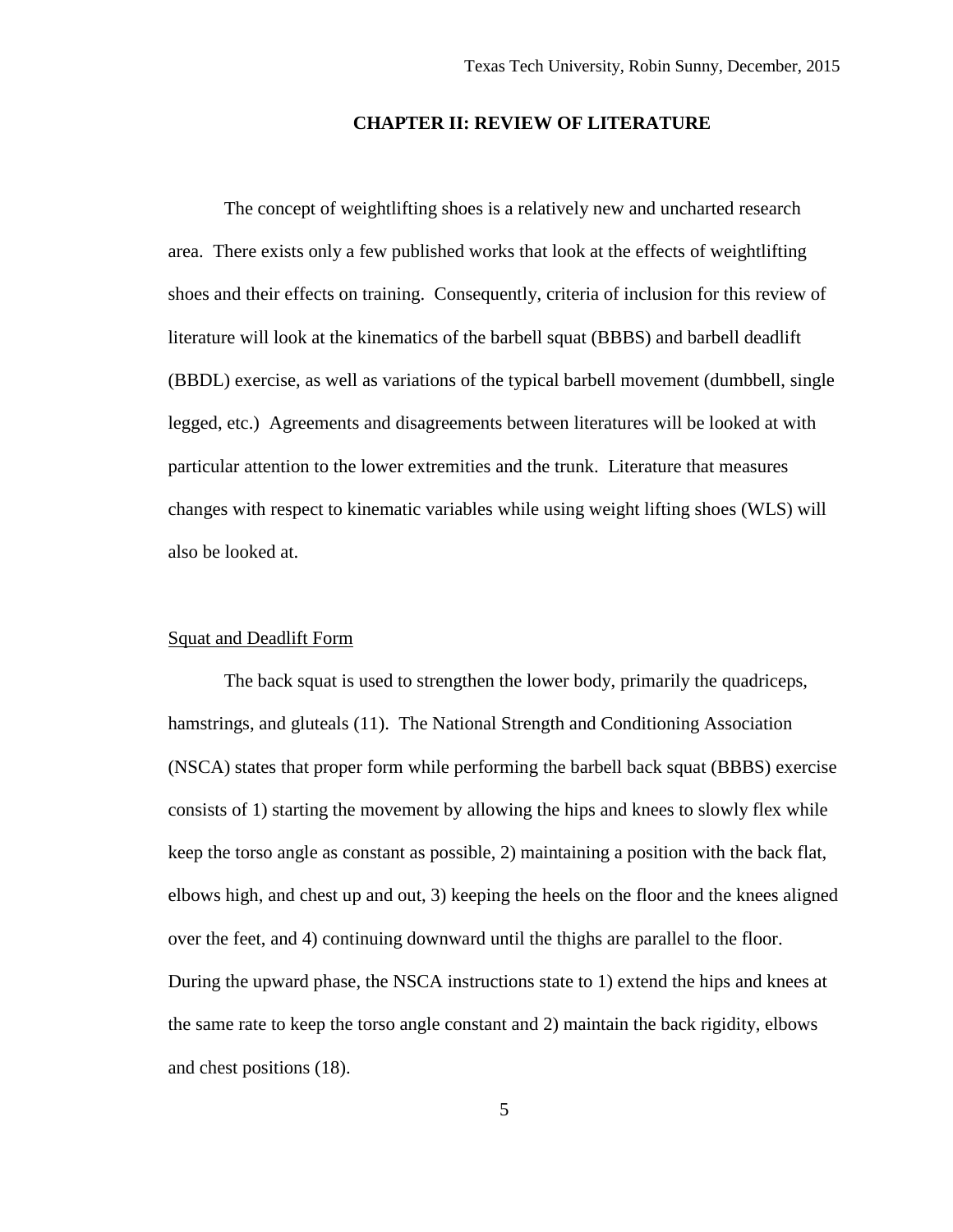The deadlift is used to strengthen the lower body, focusing on the gluteals, hamstrings, and quadriceps much like the BBBS (10). The NSCA instructs that when performing the BBDL, lifters should initiate the lift by extending the hip and the knees while keeping the torso angle constant, 2) not let the hips rise before the shoulders, 3) to keep the bar as close to the shins as possible, and, as the bar rises above the knees, 4) to move the hips forward and establish full knee and hip extension. During the downward phase, lifters should allow the hips and knees to flex to slowly lower the bar to the floor while maintaining a rigid torso  $(18)$ .

#### Squat Literature

Research on squat kinematics typically measures the joint angles of the ankle, knee, and hip  $(5, 9, 19, 20)$  as well as the absolute torso angle  $(5, 9, 20)$ .

WLS are said to help with ankle mobility issues (2) and Macrum et al. (9) looked at the kinematic effects of restricting ankle dorsiflexion range of motion (AD-ROM) while squatting. Thirty healthy men and women were recruited for the study. Subjects were required to be physically active with no physical injuries. Three-dimensional kinematics were recorded with 7 120-Hz cameras. Subjects performed 7 squats under 2 separate conditions: wedge and no-wedge. To imitate limited AD-ROM, custom wedges were used while subject performed the squats. The wedges were created with a 12 degree forefoot angle. Results showed that limited AD-ROM produced decreased peak knee flexion while increasing peak knee valgus angles and medial knee displacement. The wedges used in this study mimic the opposite effect of WLS. It is necessary to study the effects that WLS can have on peak knee flexion and valgus angles.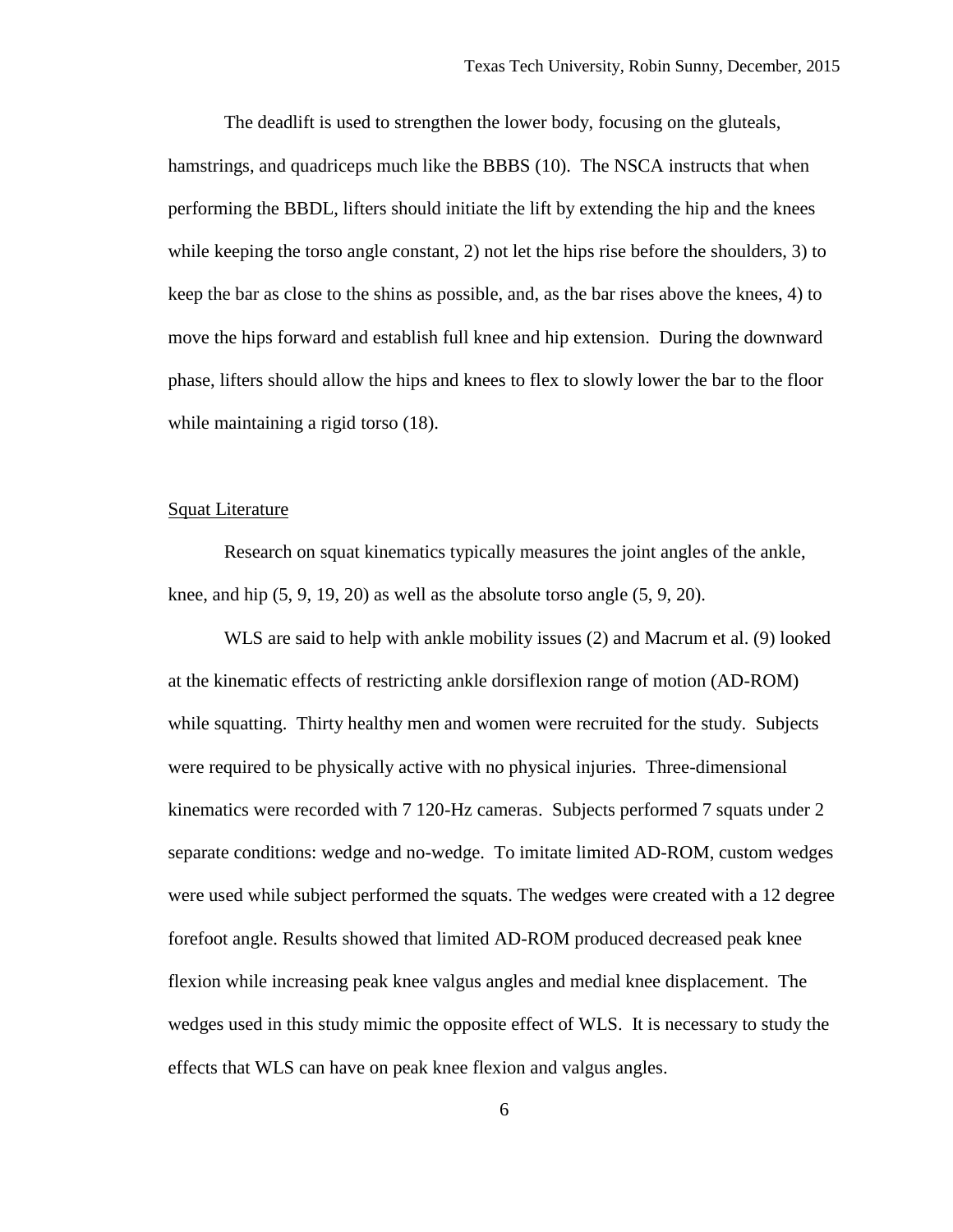Additionally, Fukagawa et al. (5) looked at the effects of aging on squat kinematics between older and younger men. Twenty-two healthy subjects (14 males and 8 females) from various age groups ranging from 21 to 75 years of age volunteered to perform single-legged deep knee squats. Using three-dimensional motion capture, subjects performed 3 squats as deep as possible under a self-selected speed and posture. The influence of aging was evaluated by measuring kinematic variables of the trunk, hip, knee, and ankle joints. Results showed a positive correlation between age and the time to execute the movement and that older subjects exhibited more abduction. Older subjects also showed a trend towards more forward leaning of the trunk. They concluded that age can alter the movement pattern of the squat. These altered patterns, namely the trunk lean, may be corrected by using WLS.

Furthermore, Zeller et al. (19) looked at gender differences while performing single legged squats. Using three-dimensional motion capture, 9 male and 9 female collegiate athletes performed 5 single-legged on the dominant leg going as low as possible without losing balance. Results showed that females show more ankle dorsiflexion, ankle pronation, hip adduction, hip flexion, and external rotation of the hip as well as less trunk flexion when compared to the male athletes. Once the hip moves into adduction, the femur will internally rotate which will cause the knee to go into a valgus position. Women also started in a more valgus position and remained in a more valgus position than men throughout the squat. These sum effect of these events will put women in to a "position of no return", which are associated with women's lack of ability to maintain knee varus during the squat when compared to men. This may indicate that women are more likely to rupture their anterior cruciate ligament because of the difficulty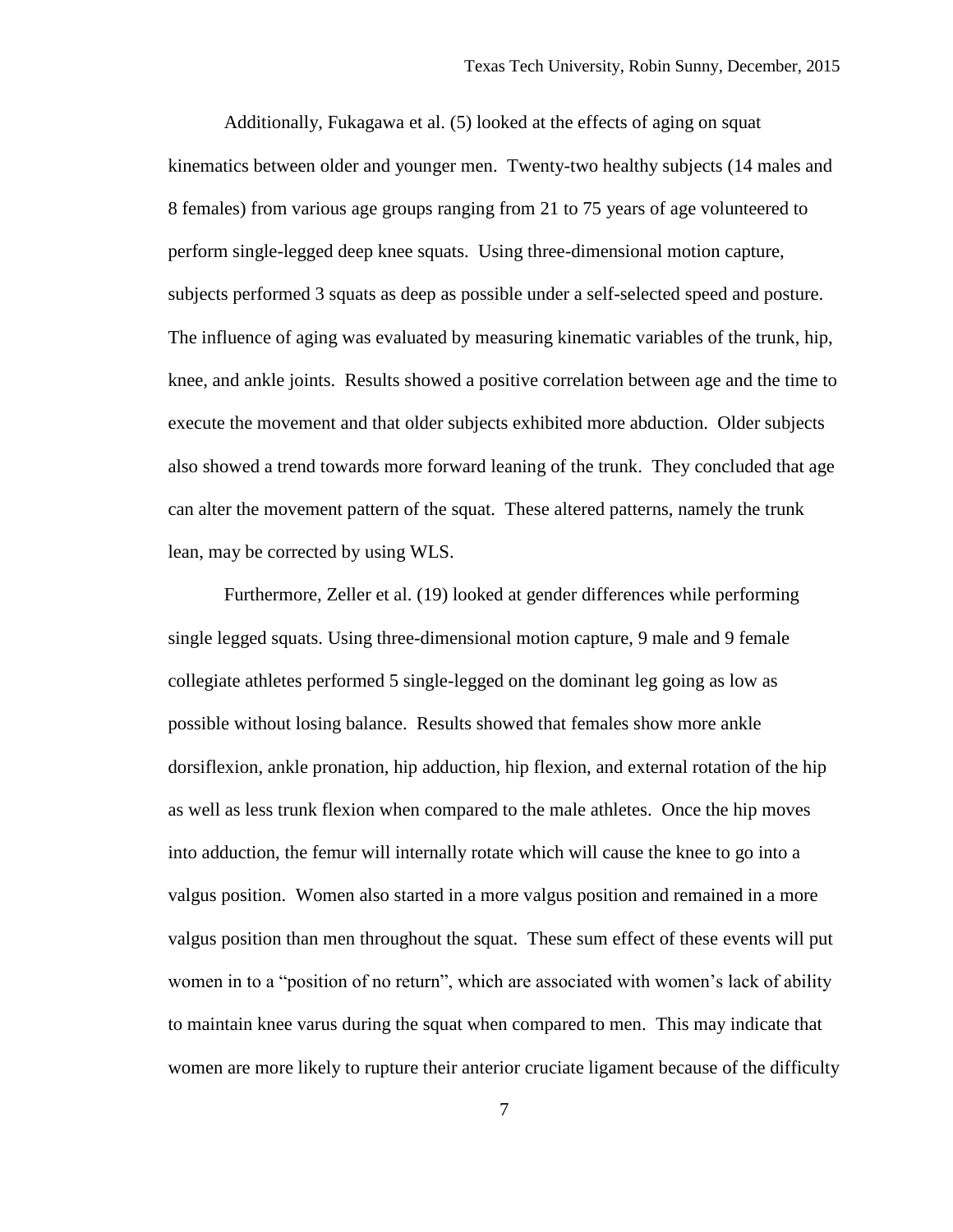in controlling the musculature associated with the hip joint, especially the gluteus medius. The work of Zeller, Macrum and Fukagawa suggest that special equipment like WLS may be able to help special populations of lifters perform exercise with a form that prevents long-term injuries.

#### Deadlift Literature

Research on deadlift kinematics typically measures the joint angles of the ankle, knee, and hip (1, 3, 17) as well as the absolute torso angle (3). Measurements are typically taken at the point of initial lift off (LO) and when the bar passes the knee (KP), while a few look at the measurements when the lift is complete  $(LC)$   $(1, 3, 14, 17)$ .

Escamilla et al. (3) looked at kinematic differences between conventional and sumo style deadlifts while also comparing two- and three-dimensional measurements. They used two 60-Hz video cameras to record 12 sumo and 12 conventional style power lifters at a during a national powerlifting championship. Results showed that the sumo style had a thigh position that was 11-16 degrees more horizontal at LO and KP. The conventional style showed more extension in the hips and knees by 12 degrees. The sumo group had a more vertical trunk and thigh positions, employed a wider stance, and turned their feet more outward. Ankle and knee moments were significantly larger between the two groups at LO, KP, and LC, whereas the hip moments did not show any significant differences. Escamilla also suggested using a two-dimensional motion capture system is acceptable when looking at the conventional deadlift, but it is more accurate to use three-dimensional motion capture.

8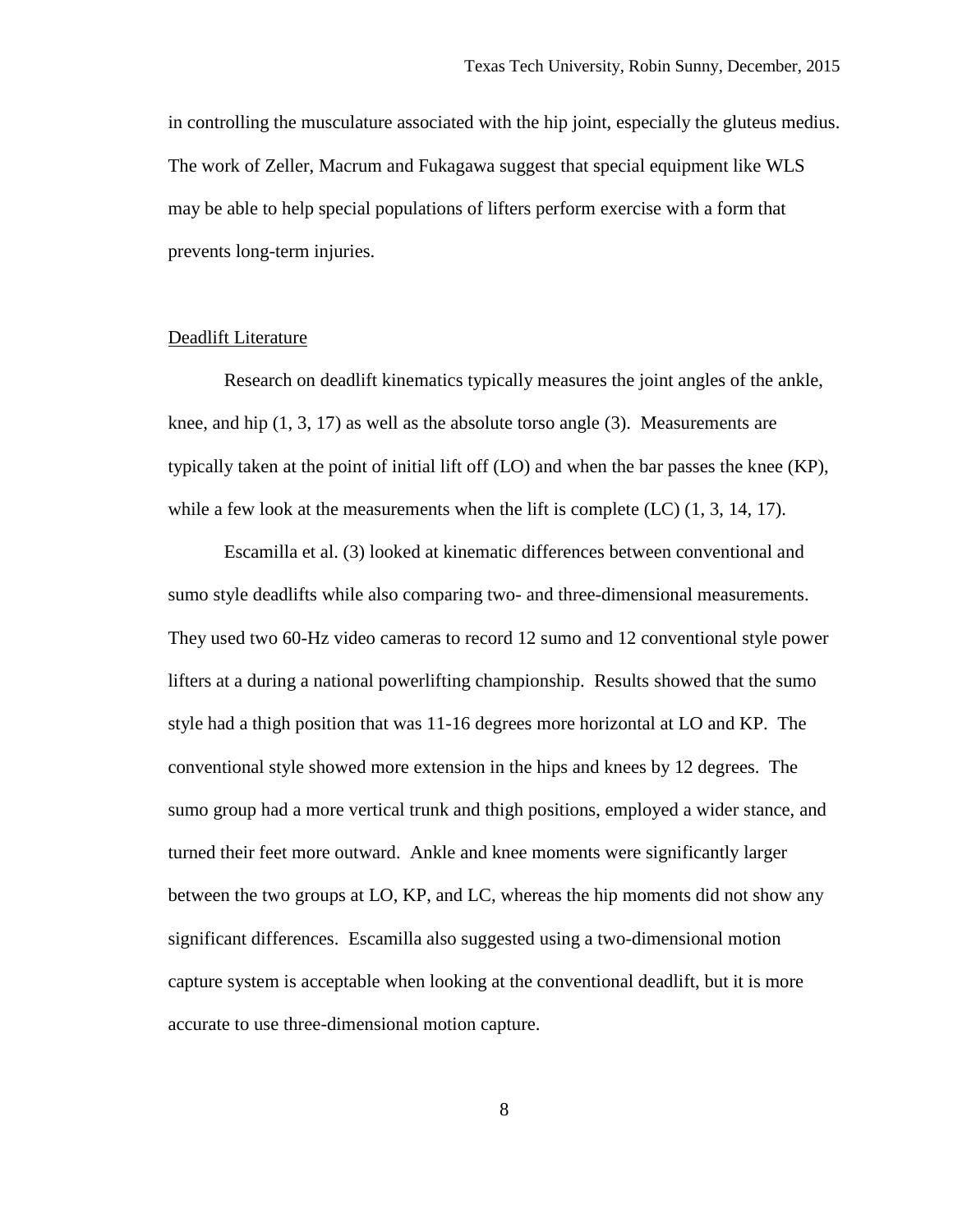Schellenberg et al. (14) compared kinematics between the barbell deadlift exercise and the exercise known as "Good Mornings" (GM) to understand the differences in the knee, hip, and torso biomechanics. Thirteen subjects performed GM with a load of 25% bodyweight as well as BBDL with 25% and 50% bodyweight. Three dimensional motion capture was used to analyze sagittal moments and joint angles of the knee, hip, and trunk. The group saw that Good Mornings showed less peak knee flexion and hip flexion angles than deadlifts. GM are more preferred to increase hamstring strength, but BBDL are preferred to increase hip and overall strength.

Beggs (1) looked at lower body kinematics while subjects performed the BBDL with various grips. The most common grip styles are a double overhand grip and a grip where one hand is pronated and the other is supinated. Beggs recruited 10 male experience subjects to measure wrist, elbow, knee, and hip angles while performing the BBDL with 3 different types of grips at 60% and 80% 1RM. However, no differences were seen in any lower body kinematics between any of the grip conditions. Therefore, any grip preference that subjects have will not affect the lower body kinematics in the current study.

Swinton et al. conducted two studies looking at the deadlift (16, 17). In one study (17), the research team compared the kinematics and kinetics of the deadlift while using a straight barbell (SBD) against a hexagonal bar (HBD). Nineteen male active competitors of the Scottish Powerlifting Association participated in the study. Subjects were tested for their 1RM after a training cycle. Subjects performed their own warm-up and then engaged in a randomized sequence of bar type and loads ranging from 10 to 80% 1RM. All testing was done to correspond with normal training times. Inverse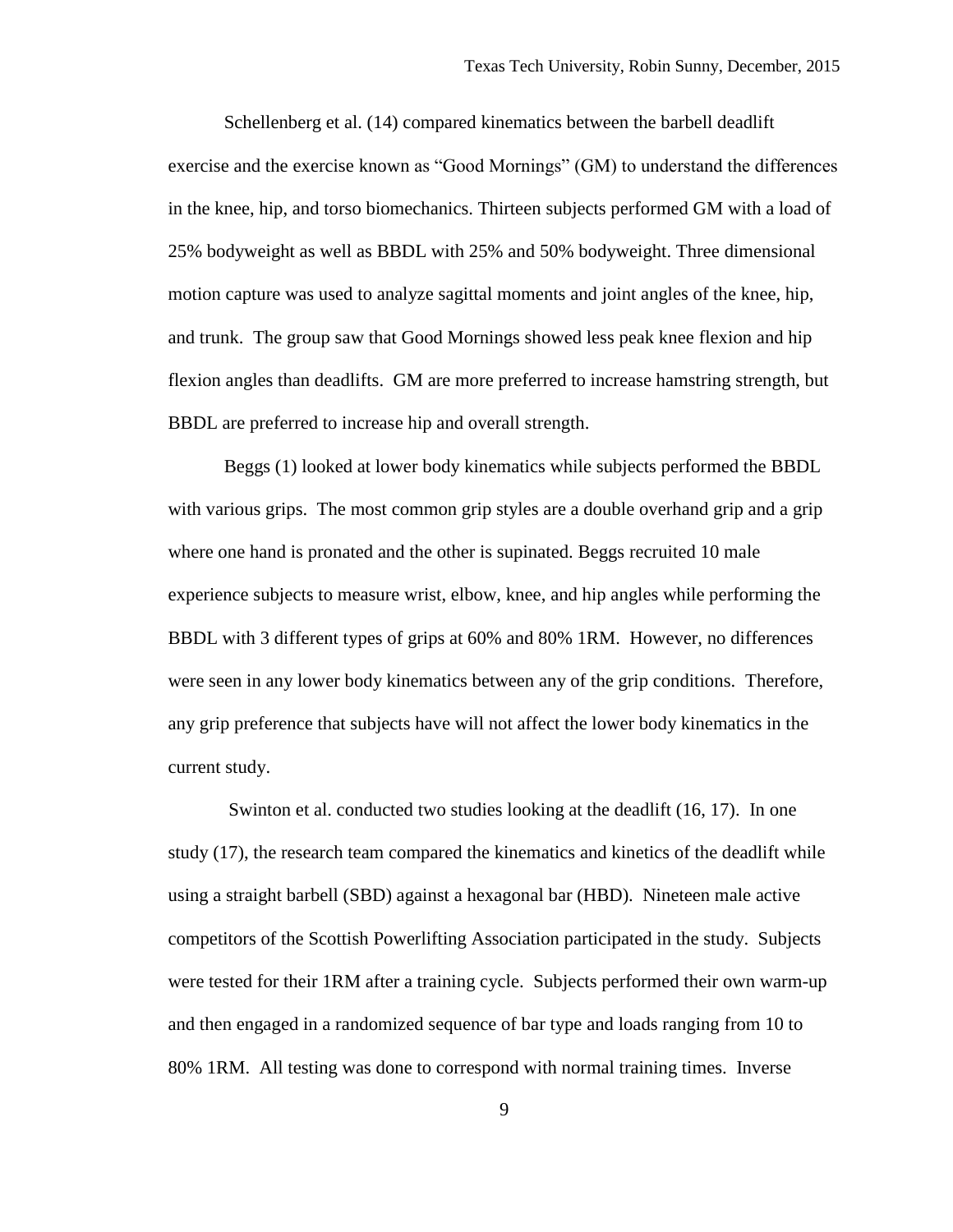dynamics and three-dimensional spatial tracking of eternal resistance was used to quantify the kinematic and kinetic variables. Results showed that the subjects could lift more weight when using the HBD ( $265 \pm 41$  kg vs  $245 \pm 39$  kg). Across the submaximal loads, the barbell used had a significant effect on the kinematic and kinetic variables. The design of the HBD placed the load behind the knee for the majority of the movement which lowered the peak moments on the lumbar spine, hips, and ankles while increasing peak knee moments. The use the hexagonal bar to manipulate load placement suggests that it is a better choice for strength training.

The other study conducted by Swinton (16) looked at the effects of deadlift training with and without chains. The purpose of the study was to investigate whether the deadlift could be effectively incorporated into explosive resistance training and to investigate whether the inclusion of chains enhanced the suitability of the deadlift for explosive resistance training. Twenty-three resistance trained athletes performed the BBDL with 30%, 50% and 70% 1RM loads at submaximal velocities (SMAX) and maximal velocities (MAX) as well as with 20% and 40% of their 1RM added in the form of chains at maximum velocities (MAX20 and MAX40). The velocity and acceleration of the barbell was measured as well as repetition time duration, peak force, average velocity, peak velocity, average power, peak power, peak RFD, and impulse. Significant increases in force, velocity, power, and RFD were seen when velocities increased from SMAX to MAX conditions. Using chains enabled lifters to maintain a greater force at the end of the concentric phase and significantly increased peak force and impulse while decreases in velocity, power, and RFD were seen. Swinton et al. concluded that using chains may both have positive and negative effects on the kinematics and kinetics of the BBDL.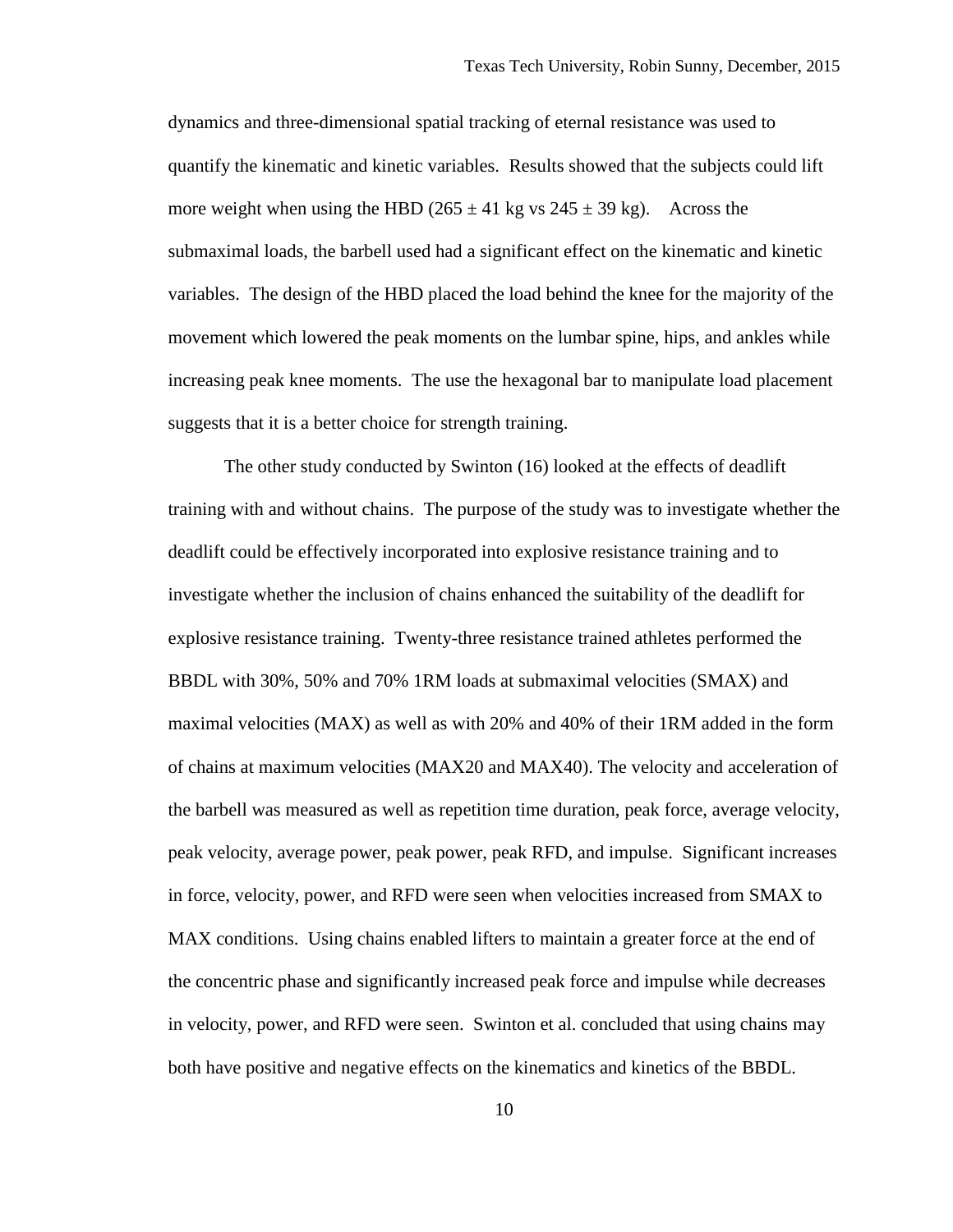Both studies by Swinton et al. advocate using maximum speed and testing the 1RM at the same time of day to mimic competition style lifting.

#### Weightlifting Shoe Literature

The concept of WLS is a relatively new and uncharted research area. There exists only a few published works that look at the effects of WLS and their effects on training. A small pool of studies look at the barbell back squat (BBBS) exercise and biomechanical changes (4, 13, 15).

Sinclair et al. (15) aimed to determine how different types of footwear influence the three-dimensional kinematics of the BBBS. Fourteen experienced males performed the BBBS at 70% 1RM in the following footwear conditions: standard athletic shoes, WLS, barefoot, and barefoot-inspired shoes. Compared to the barefoot condition, the running shoe showed increased squat depth and knee flexion angle WLS shoes showed significantly greater peak ankle dorsiflexion, less peak ankle eversion. However, despite the biomechanical advantages given by WLS and running shoes, lifters preferred to train in barefoot-inspired shoes or in a barefoot condition.

Sato et al. (13) wished to compare the kinematics of BBBS between two footwear conditions to evaluate the results with respect to the recommendations put forth by the NSCA position statement for proper squat technique. Twenty-five athletes (20 males, 5 females) who were collegiate athletes in football, rugby, soccer, and volleyball with at least 5 years of weight lifting experience were used for the study. A 1RM test was completed when their off-season training began. Two-dimensional video capture of the sagittal plane was recorded with a 60 Hz digital camera while the subjects wore reflective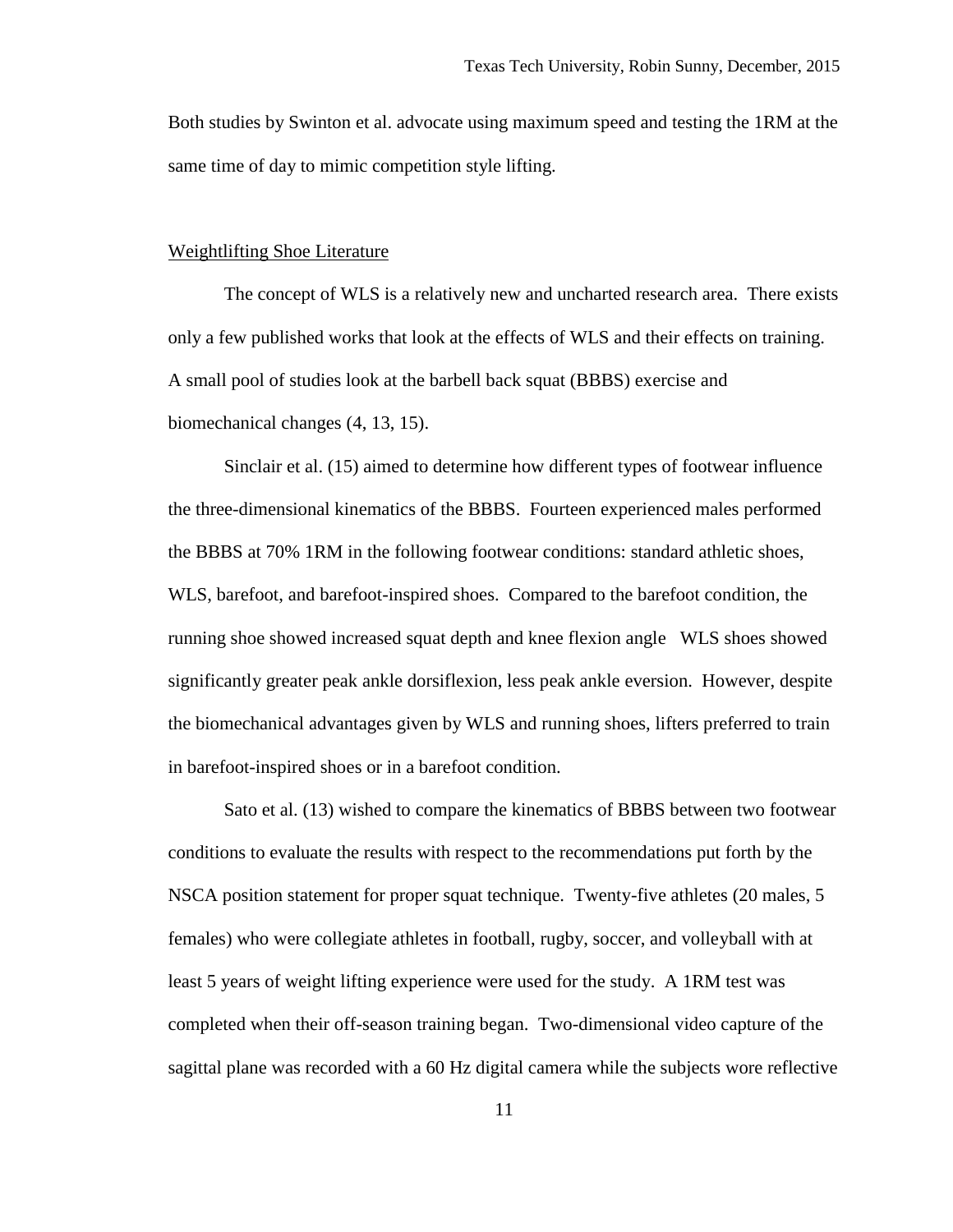markers. Data was collected while subjects performed the BBBS at 60% 1RM while wearing running shoes or in a barefoot condition. Speed of bar ascent and descent was kept constant by using a metronome. The absolute angle of the trunk, thigh, and shank were measured as well as the relative angles of the hip, knee, and ankle joint. Results showed that the peak trunk angle was significantly reduced (greater trunk flexion) in the barefoot condition with a greater peak thigh angle and peak shank angle. The peak knee flexion angle was significantly greater in the barefoot condition. However, hip and ankle peak flexion angles were nearly identical. The barefoot condition showed two unfavorable results (higher trunk flexion and non-parallel thigh angle) and two favorable results (vertical shank segment and less knee flexion). Though the cushioning of running shoes may not be the best option in producing maximum force, utilizing a barefoot may be as inefficient in safely performing the BBBS.

Sato (13) also sought to validate a higher degree of foot segment angle by wearing WLS and to determine the kinematics differences between WLS and running shoes during the BBBS. Twenty-five inter-collegiate athletes and sport club members with 5-7 years of weight lifting experience volunteered for the study. Squats were performed in running shoes and WLS at 60% 1M to avoid altered kinematics that is caused by using heavier loads. Trunk lean displacement, peak thigh flexion angle, and foot segment angle were measured. Results showed that the foot segment angle and trunk lean displacement showed significant differences between WLS and running shoes, but no significant differences were seen in the thigh segment angle. They concluded by saying that WLS are beneficial because less shear stress is seen on the spine due to the WLS causing less

12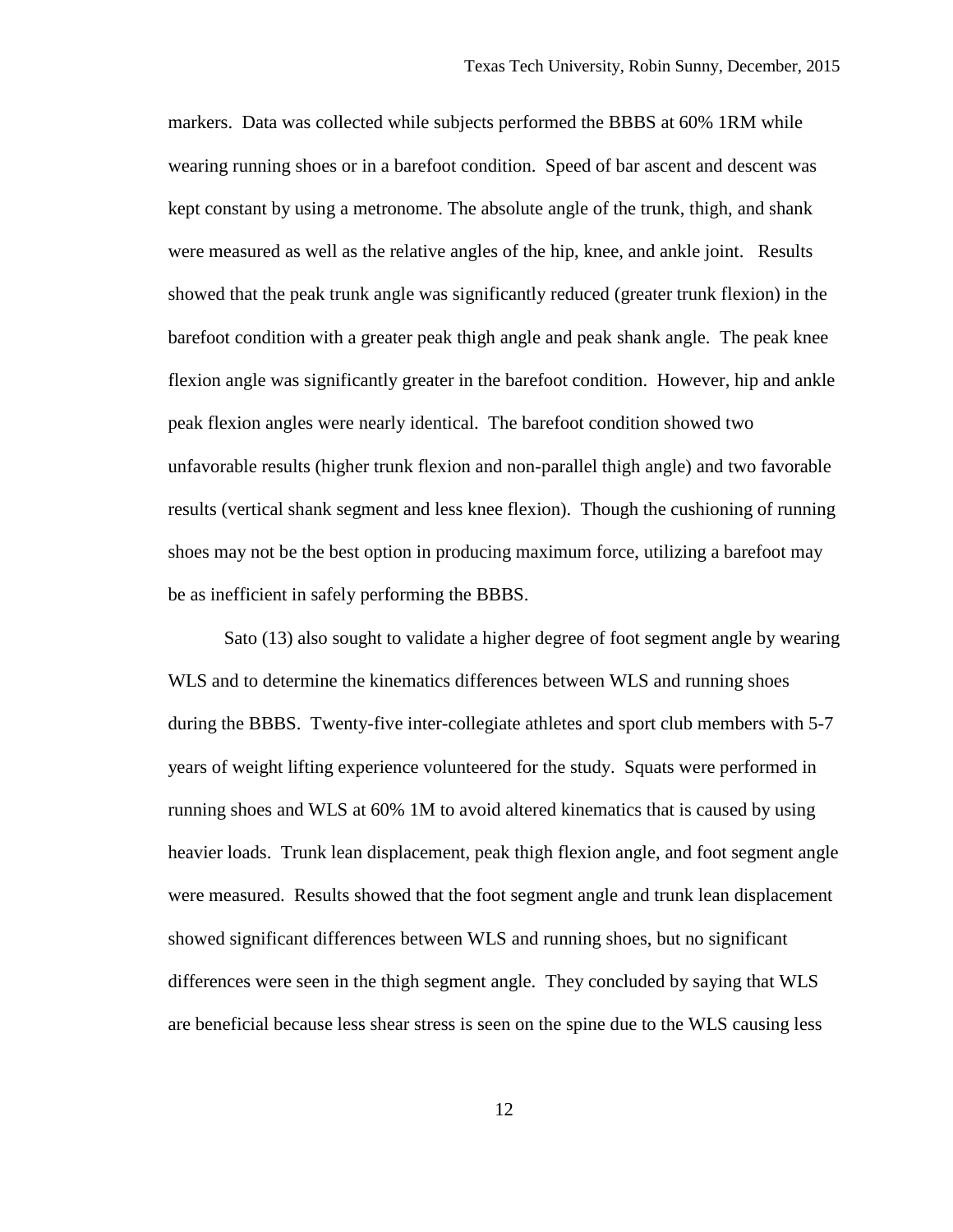trunk lean. If less shear stress is seen on the spine with WLS during the BBBS, looking at the effects of WLS on the deadlift is critical in trying to prevent possible injuries.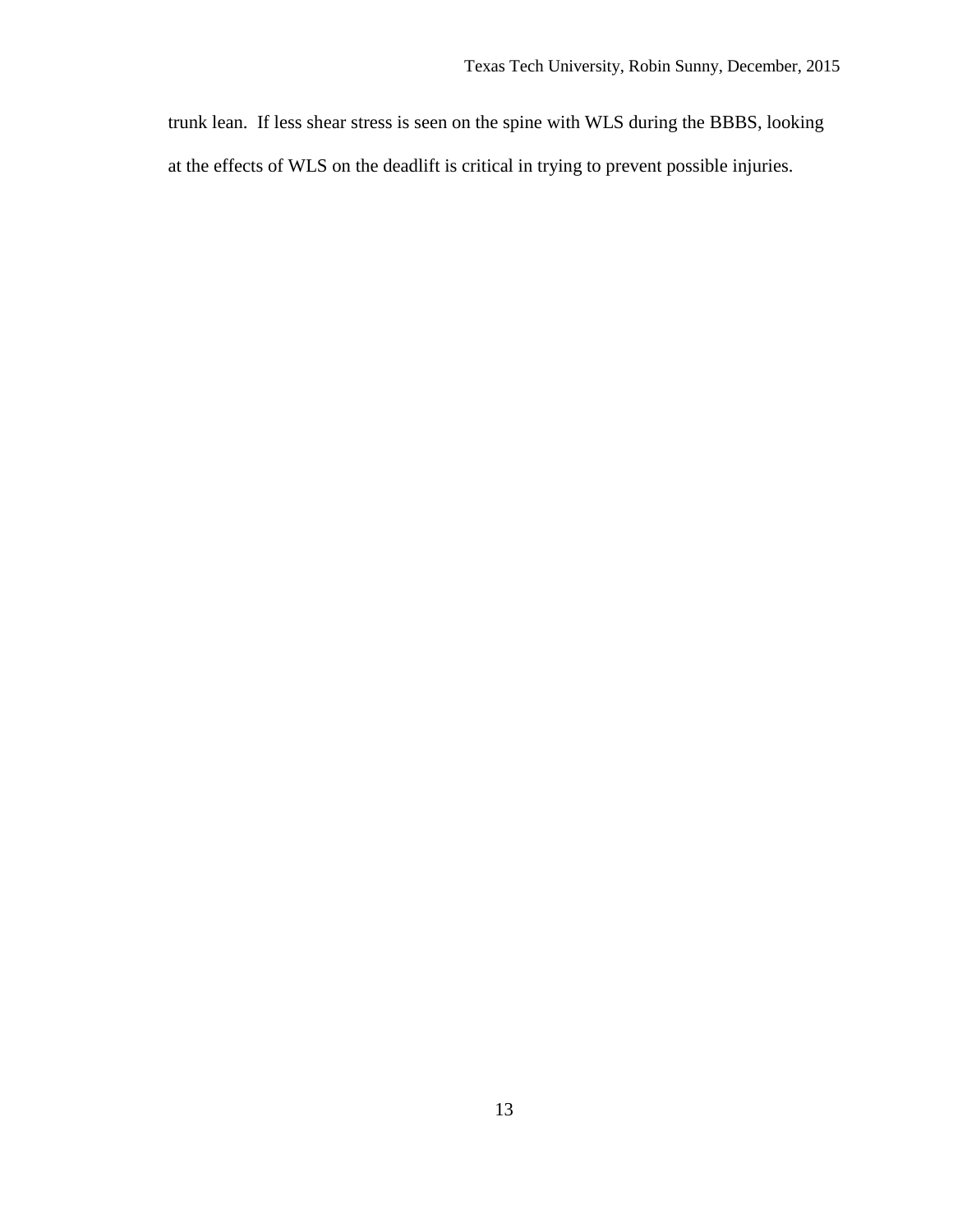#### **CHAPTER III: METHODS**

#### Experimental Approach

Determining any kinematic changes between heel elevations when performing the barbell deadlift (BBDL) is essential to optimizing deadlift technique and reducing injury. The independent variable will be the heel elevation and the dependent variable will be the relative hip and knee angles, as well as the absolute thigh, ankle, and trunk angles. These measurements are instrumental in achieving correct form while engaging in the BBDL with weightlifting shoes (13). The current study will look at the same kinetic variables as the above mentioned research: relative hip, knee, and ankle angles as well as absolute thigh and trunk angles (1, 3, 4, 5, 6, 9, 13, 14, 15, 17, 19, 20,). In addition, ground reaction forces will be measured (14). Three-dimensional motion capture will be used since it is more accurate that two-dimensional capture (3). In the experimental procedures, custom-made wedges will be made to simulate the effects of wearing WLS (9). One-RM will be measured truly since prediction equations are not as useful for the BBDL (8).

#### **Subjects**

Males with at least one year of BBDL experience whose one repetition maximum (1RM) was at least 1.5 times their bodyweight were recruited from the Texas Tech University Sports and Recreation Center. All subjects came in to the Human Performance Lab on two separate visits. The first visit determined their 1RM under the supervision of qualified instructors. Subjects also familiarized themselves with the testing protocol.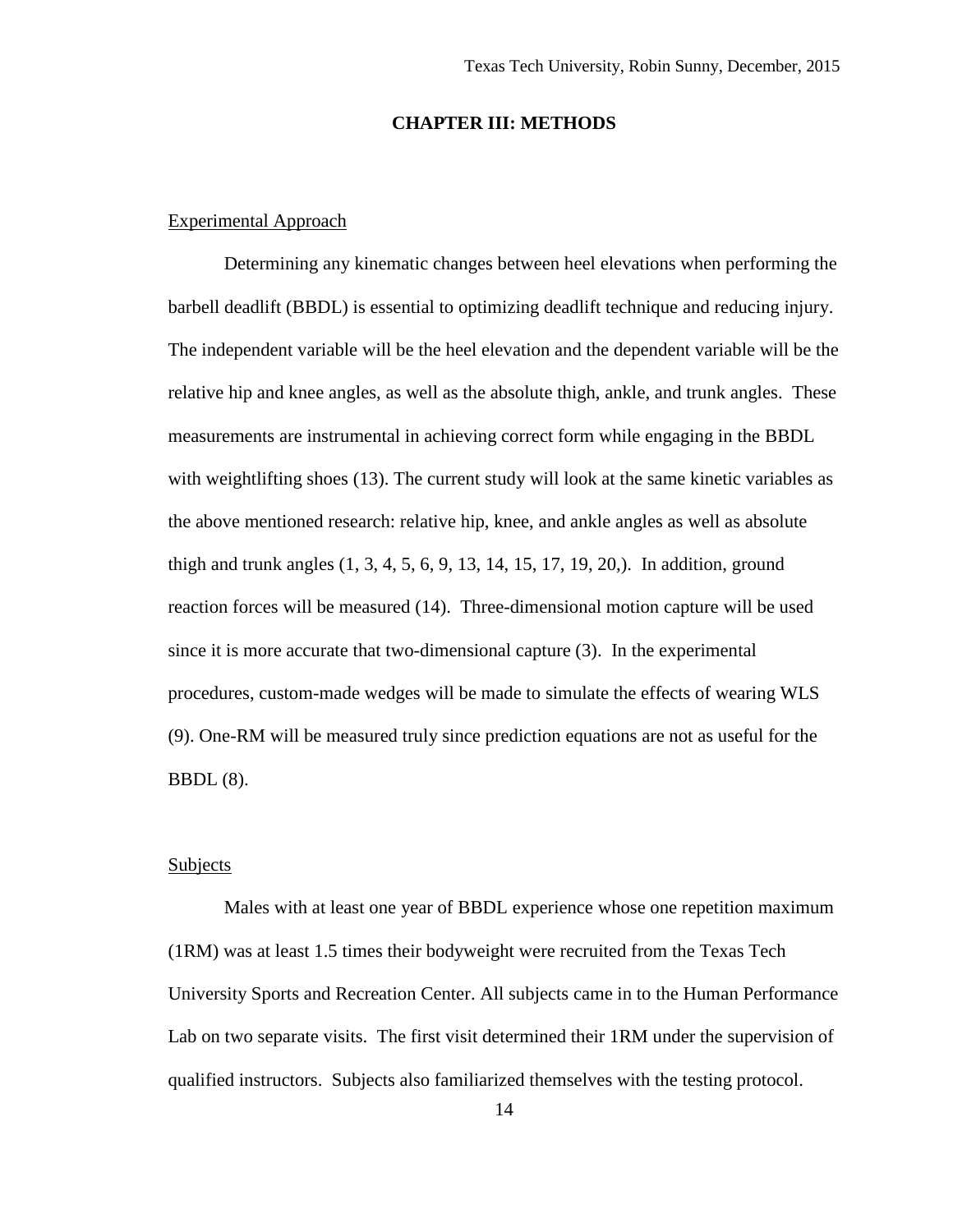Subjects underwent the testing protocol on the second visit that occurred a minimum of seven days later to account for recovery. Subjects were asked to refrain from all lower body training 3 days prior to 1RM testing and 3 days prior to experimental testing.

#### Instrumentation

Six custom-made wooden heel blocks of varying heights (0.25, 0.50, 0.75, 1.00, 1.25, and 1.50 inches) were fabricated for the study. Subjects were be prepared with reflective markers on the second metatarsal head, lateral malleolus, lateral femoral epicondyles, greater trochanter, sacrum, T10, and C7. Vicon Nexus 1.8.5 (Vicon Motion Systems Ltd., Denver, CO) captured the subjects' movements at 100 Hz with 5 overhead cameras.

#### Procedures

The data was collected in the Texas Tech Human Performance laboratory. All subjects signed a consent form. During the first visit, subjects' true 1RM were determined by attempting maximal loads. If a lift is successful, 5 to 20 pounds were added. Rest times will range from 2 to 4 minutes. The process was repeated until the 1RM is found (8). On the second visit, anthropometric data was recorded and testing protocol took place. All subjects completed the protocol barefoot. Subjects performed 3 repetitions at 70% 1RM (17) as explosively (16, 17) as possible while keeping optimal form under each heel elevation condition in a randomized order. Subjects were given 2 minutes to rest between each lift.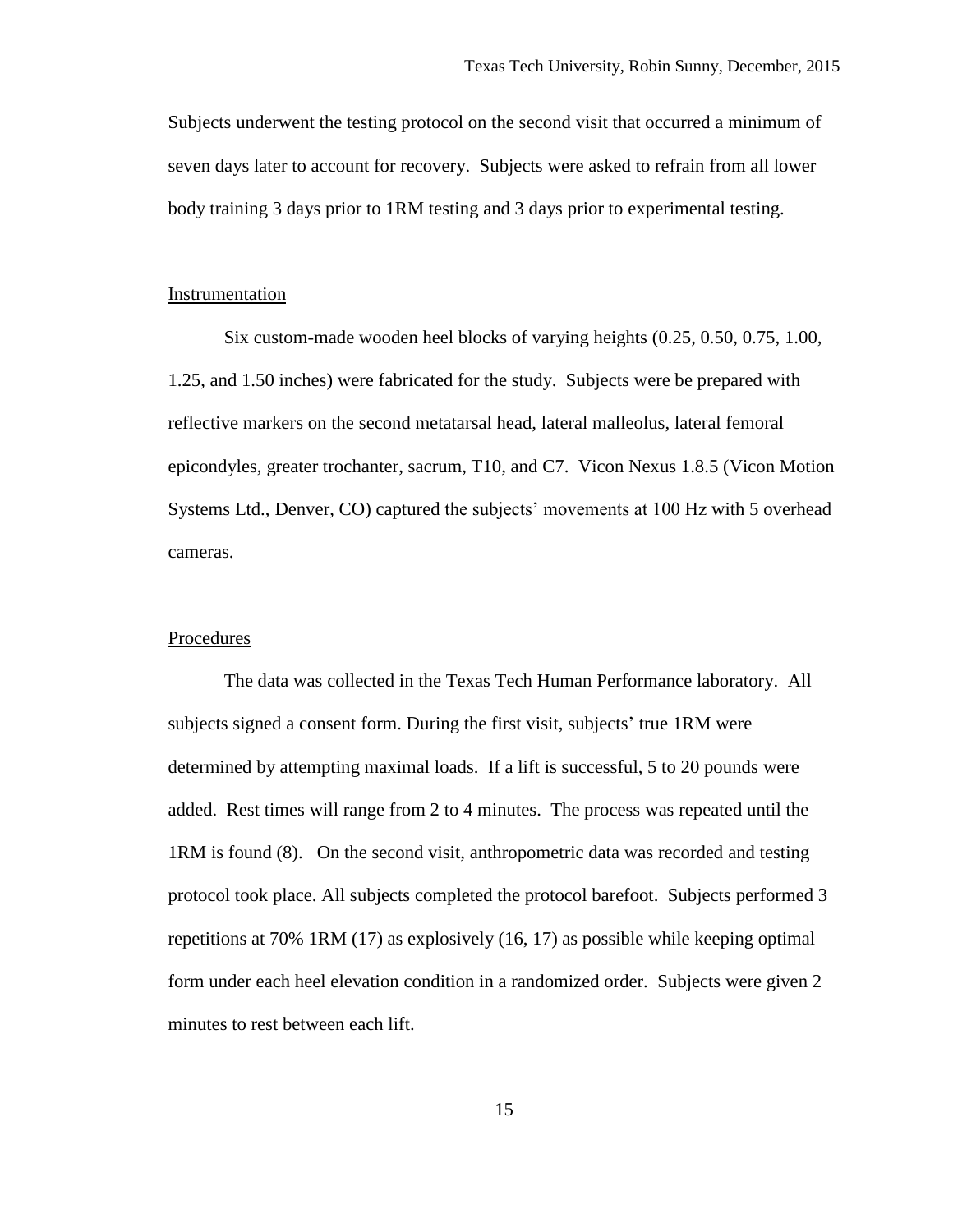#### Data Processing

Relative spine, relative lumber, and knee angles and absolute spine, lumbar, thigh, and shank angles will be measured at lift off (LO) and at the moment when the bar passes the knee (KP) (3) in LabVIEW (National Instruments Corporation, Austin, TX) program with a low pass Butterworth filter at 10Hz. The average of the three attempts during each condition will be used for analysis.

#### Statistical Analysis

Statistical analysis was conducted in SPSS (version 21.0, IBM SPSS Inc., Chicago, IL). Seven separate one way ANOVAs (7 Heel Heights  $\times$  1 Angle) ( $p < 0.05$ ) will be conducted for each measured angle at LO and KP. Post Hoc test will be implemented, if necessary.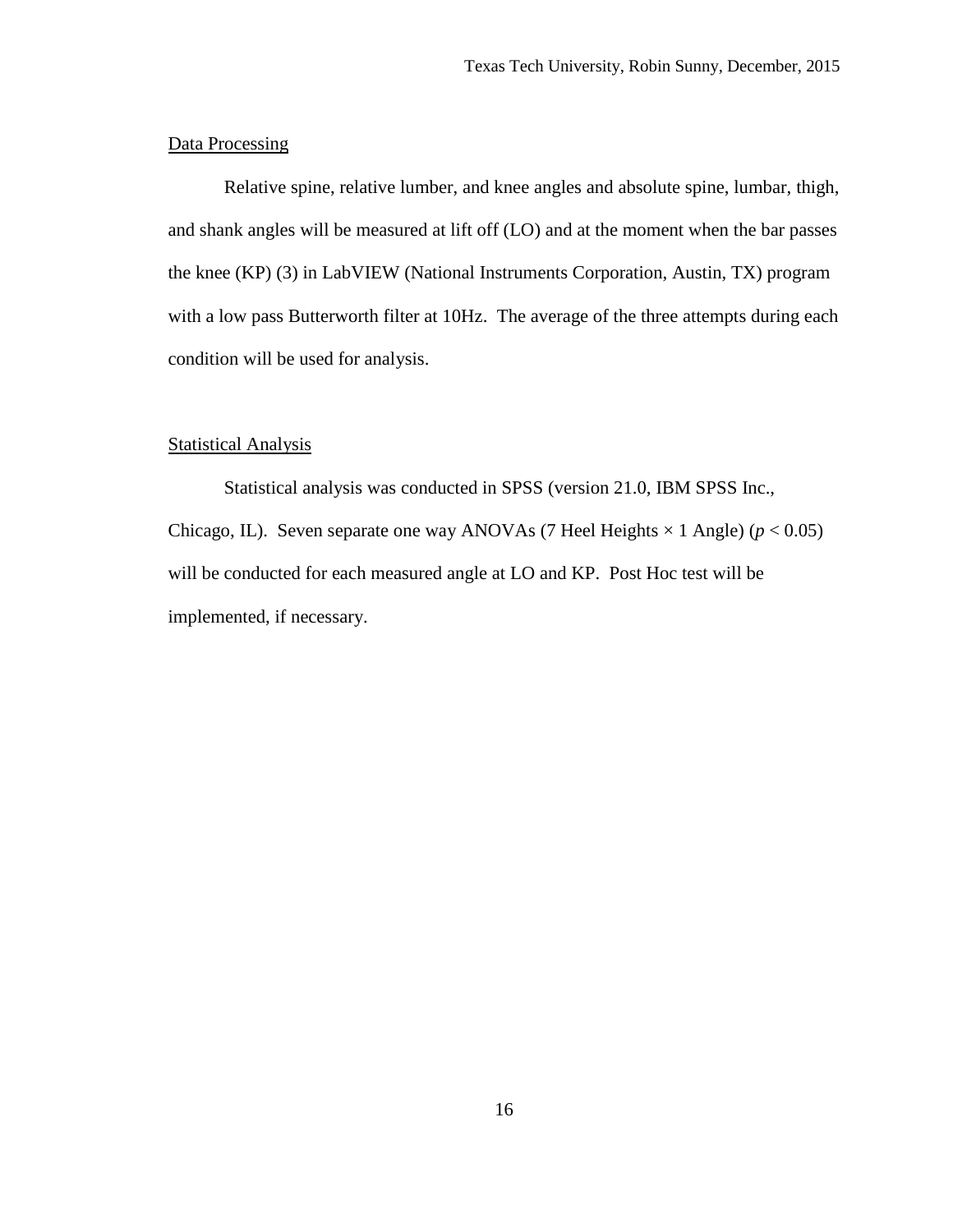### **CHAPTER IV: RESULTS AND CONCLUSION**

#### **Results**

Twenty-two males  $(23.9 \pm 2.23 \text{ years old}, 175.95 \pm 8.21 \text{ cm}, 82.59 \pm 14.26 \text{ kg})$ participated in the study. The subjects 1RM lifted on the first visit was  $177.03 \pm 30.67$  kg  $(2.17 \pm 0.29 \times$  bodyweight). Seventy percent of their 1RM was rounded to the closest 5 pounds due to the availability of weightlifting plates.

There were no significant differences found at LO for Absolute Spine (*p=.610*), Absolute Lumbar (*p=.795*), Absolute Femur (*p=.231*), Absolute Shin (*p=.714*), Relative Spine (*p=.510*), Relative Lumbar (*p=.507*), and Relative Knee (*p=.247*). There were no significant differences found at KP for Absolute Spine (*p=.818*), Absolute Lumbar (*p=.852*), Absolute Femur (*p=.858*), Absolute Shin (*p=.290)*, Relative Spine (*p=.942*), Relative Lumbar (*p=.863*), and Relative Knee (*p=.802*). Tables 1 and 2 represent the data collected from this study.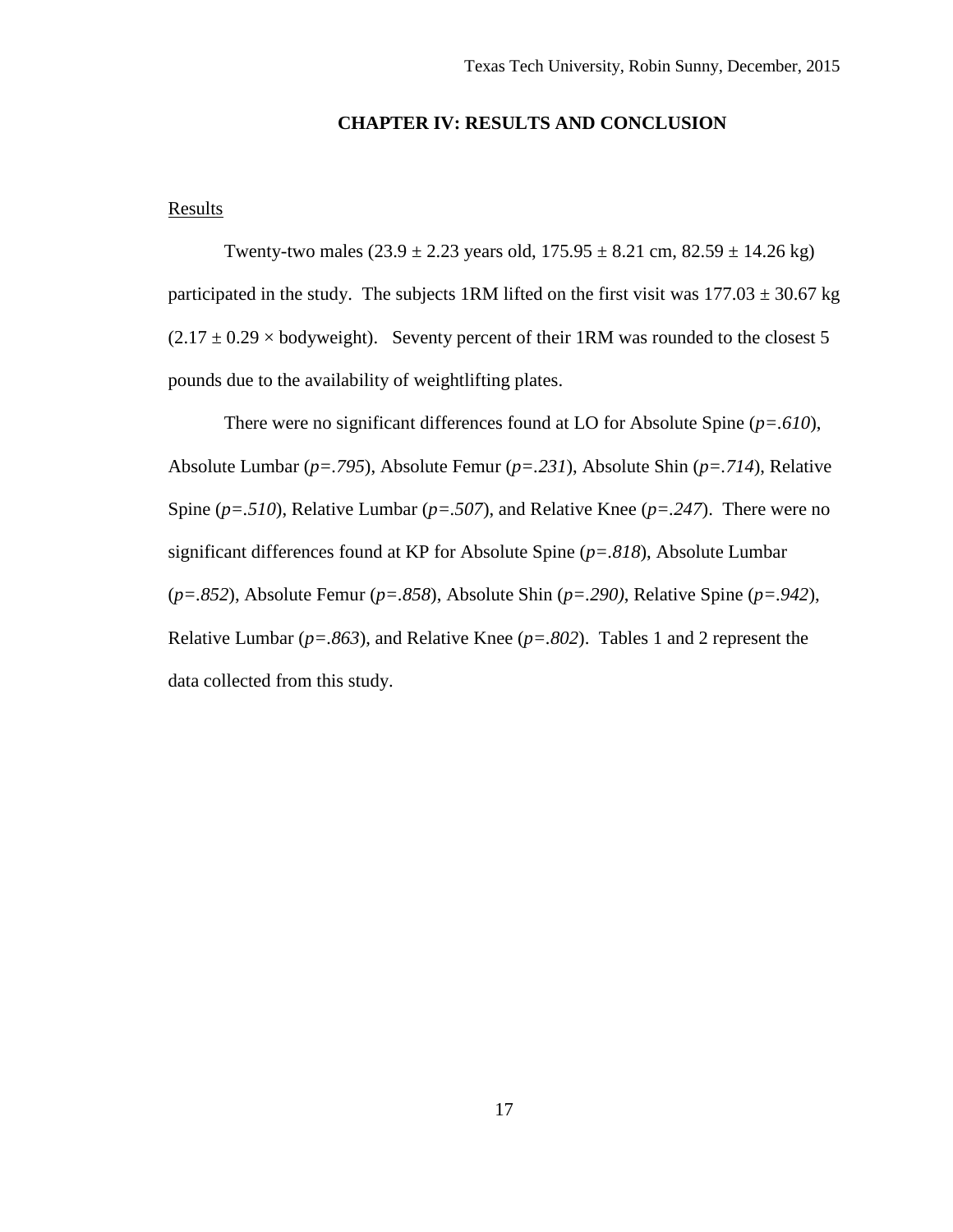| Heel<br>Height | Absolute<br>Spine |           | Absolute<br>Lumbar |           | Absolute<br>Femur |           | Absolute<br>Shin |           | Relative<br>Spine |           | Relative<br>Lumbar |           | <b>Relative Knee</b> |           |
|----------------|-------------------|-----------|--------------------|-----------|-------------------|-----------|------------------|-----------|-------------------|-----------|--------------------|-----------|----------------------|-----------|
|                | M                 | <b>SD</b> | M                  | <b>SD</b> | M                 | <b>SD</b> | M                | <b>SD</b> | M                 | <b>SD</b> | M                  | <b>SD</b> | M                    | <b>SD</b> |
| 0.00           | 69.86             | 7.85      | 51.19              | 7.07      | 77.36             | 6.85      | 64.12            | 5.48      | 19.10             | 4.08      | 130.40             | 15.22     | 131.76               | 14.85     |
| 0.25           | 69.80             | 7.67      | 52.44              | 9.29      | 75.44             | 6.78      | 64.21            | 5.92      | 18.86             | 6.52      | 128.73             | 15.48     | 131.12               | 16.05     |
| 0.50           | 70.25             | 7.47      | 51.45              | 7.16      | 76.71             | 6.29      | 63.46            | 4.88      | 19.54             | 6.46      | 129.94             | 14.37     | 130.29               | 14.12     |
| 0.75           | 69.50             | 6.59      | 51.58              | 40'       | 76.03             | 6.02      | 63.08            | 5.39      | 19.53             | 6.44      | 128.10             | 13.31     | 128.60               | 13.45     |
| 1.00           | 69.73             | 6.59      | 51.95              | 7.24      | 76.96             | 6.27      | 63.12            | 3.99      | 18.49             | 5.50      | 129.72             | 13.22     | 130.73               | 12.37     |
| 1.25           | 72.71             | 7.02      | 51.71              | 9.05      | 77.21             | 6.35      | 63.82            | 5.47      | 20.85             | 8.56      | 129.83             | 17.21     | 132.14               | 13.79     |
| 1.50           | 70.33             | 7.29      | 51.77              | 6.99      | 77.14             | 5.93      | 63.02            | 5.24      | 19.32             | 5.71      | 129.35             | 12.06     | 130.98               | 13.68     |

Table 1: Kinematic Data at Lift Off

Table 2: Kinematic Data at Knee Passing

| Heel<br>Height | Absolute<br>Spine |           | Absolute<br>Lumbar |           | Absolute<br>Femur |           | Absolute<br>Shin |           | Relative<br>Spine |           | Relative<br>Lumbar |           | <b>Relative Knee</b> |           |
|----------------|-------------------|-----------|--------------------|-----------|-------------------|-----------|------------------|-----------|-------------------|-----------|--------------------|-----------|----------------------|-----------|
|                | M                 | <b>SD</b> | M                  | <b>SD</b> | M                 | <b>SD</b> | M                | <b>SD</b> | M                 | <b>SD</b> | M                  | <b>SD</b> | M                    | <b>SD</b> |
| 0.00           | 27.32             | 5.79      | 96.91              | 11.06     | 65.46             | 6.57      | 84.15            | 3.89      | 91.67             | 9.34      | 33.72              | 8.12      | 148.36               | 7.95      |
| 0.25           | 26.57             | 3.83      | 97.37              | 8.70      | 65.56             | 5.58      | 82.93            | 6.86      | 91.24             | 5.89      | 33.28              | 6.48      | 152.54               | 15.08     |
| 0.50           | 26.85             | 4.84      | 97.45              | 10.57     | 64.45             | 4.30      | 84.23            | 3.00      | 90.46             | 8.33      | 33.72              | 7.03      | 148.86               | 6.06      |
| 0.75           | 26.92             | 4.31      | 95.74              | 11.28     | 65.08             | 7.11      | 83.98            | 4.08      | 90.31             | 9.00      | 33.70              | 6.48      | 148.57               | 7.64      |
| 1.00           | 26.49             | 5.04      | 98.24              | 9.83      | 65.75             | 5.78      | 83.60            | 3.84      | 90.96             | 7.84      | 33.62              | 7.16      | 147.75               | 7.66      |
| 1.25           | 26.67             | 3.85      | 96.64              | 11.29     | 65.71             | 6.81      | 84.80            | 3.40      | 90.09             | 7.91      | 34.43              | 5.92      | 148.76               | 7.83      |
| 1.50           | 26.05             | 5.46      | 98.18              | 11.15     | 65.99             | 7.21      | 84.64            | 3.20      | 90.43             | 9.01      | 34.06              | 7.83      | 149.52               | 8.15      |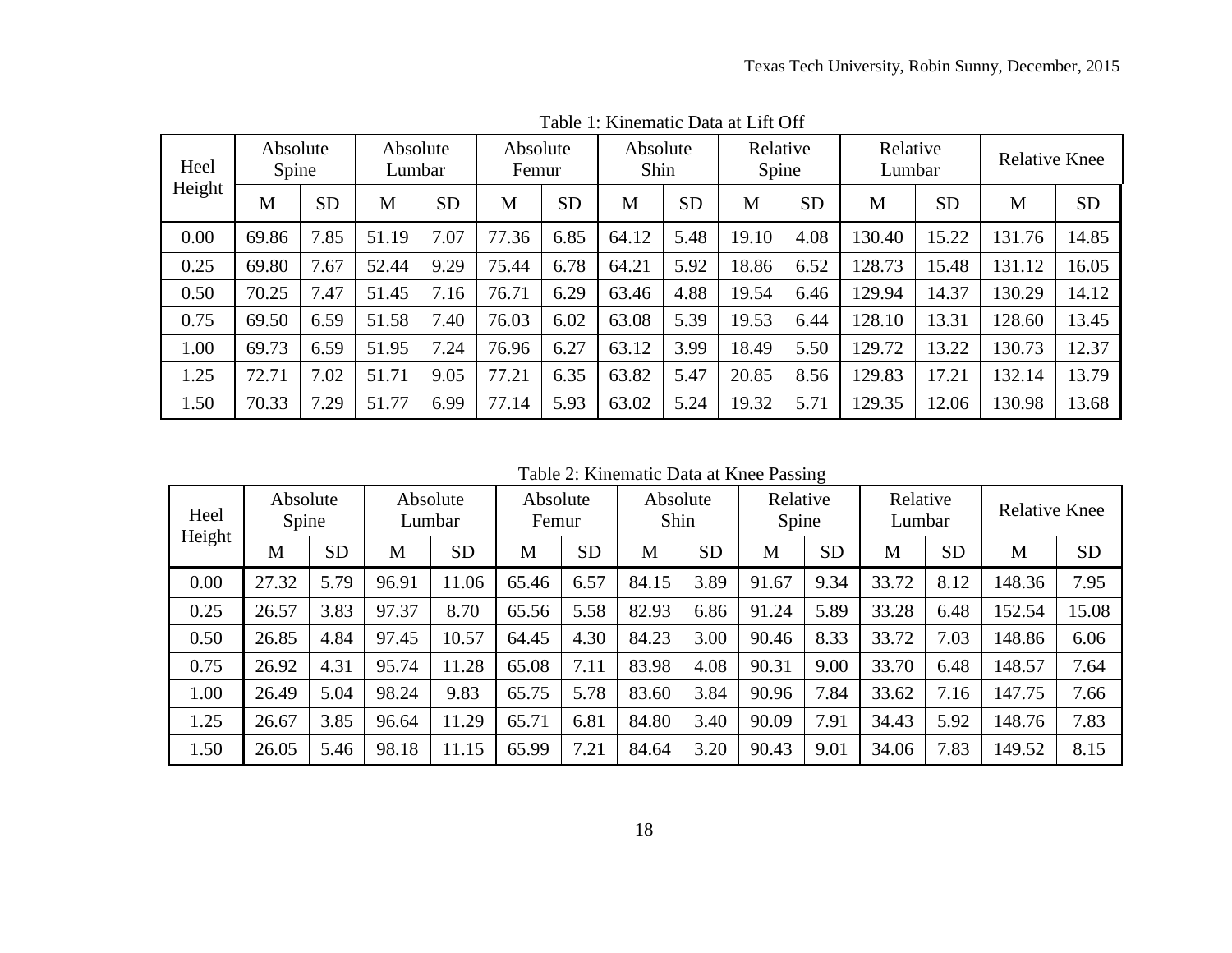#### **Conclusion**

The purpose of the following study was to analyze the three-dimensional kinematics of multiple heel heights while performing the barbell deadlift. Statistical analysis showed no differences ( $p > 0.05$ ) in any of the calculated angles between the 7 heel heights. Tables 1 and 2 show the absolute and relative angles at LO and KP.

The present data suggests that the elevation of the heel due to WLS have no effect on the kinematics of barbell deadlift performance. This could be explained as a result of the athletes lifting the bar with their lower back rather than with their legs. WLS were designed to let athletes engage in smaller Absolute Shin angles to keep a more upright back with their knees moving forward while in the catch phase of the Olympic lifts. While being elevated on the heels in this study, athletes still set up in a familiar position. The shin angle amongst the athletes did not change. This implies that ankle mobility has no effect on the set up of the BBDL.

The BBDL is considered to be an "objective lift". The squat is considered a subjective lift because the athlete can adjust the path of the bar to their specific anthropometrics and range of motion as the bar is unracked from a height that is optimal to the athlete. Unlike the squat, the barbell during a deadlift is pulled from 8 inches from the floor. Athletes must adjust their bodies to the height of the bar and pull it in a manner that is most conducive to their biomechanics. Thus, each individual athlete will have their own motor pattern when executing the BBDL.

However, this study also has its limitations. The data also suggests that weight lifting shoes do not have a rationale for being manufactured at 0.75". WLS shoes were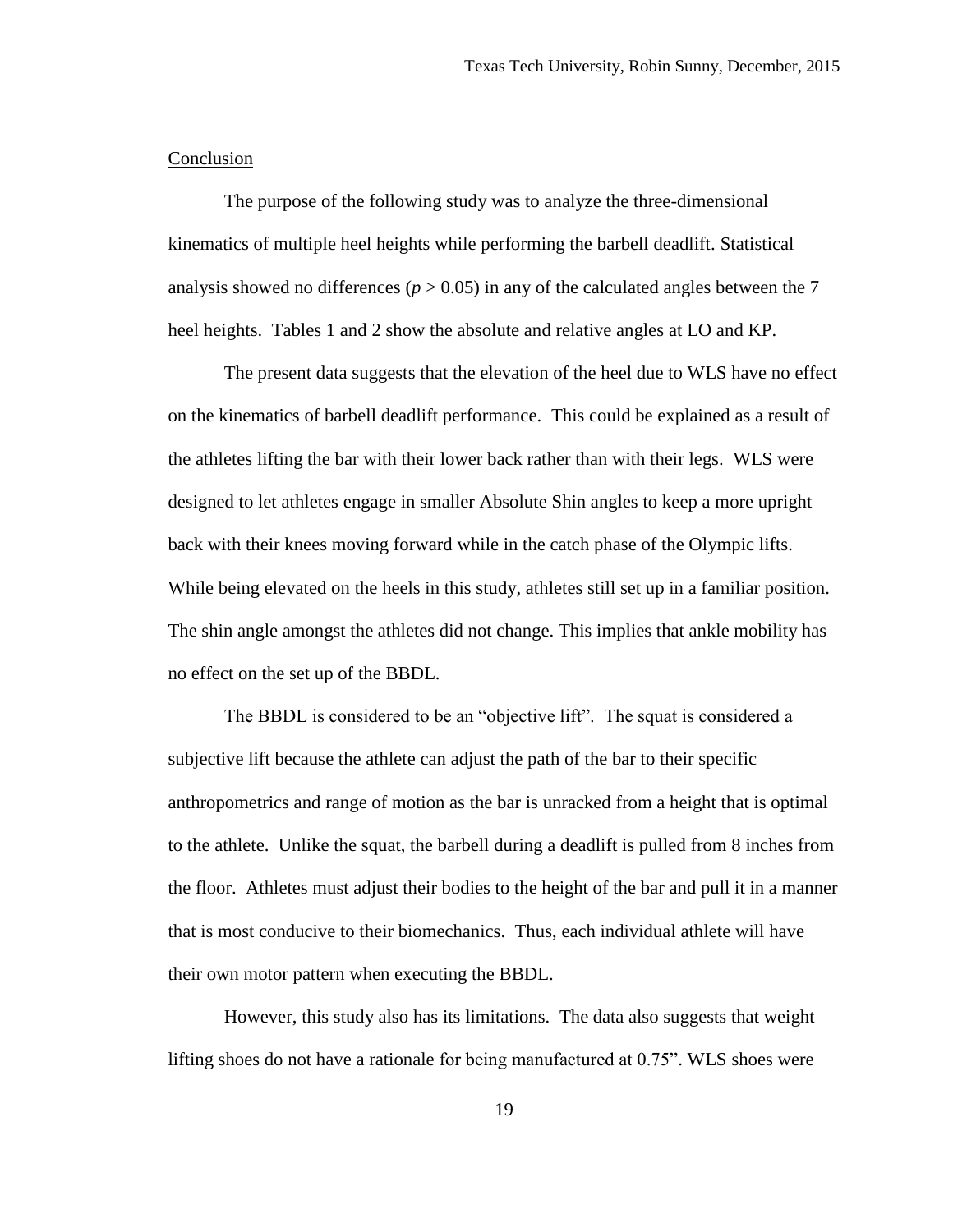made to help those with limited mobility in the ankle while performing the Olympic lifts (the clean and the snatch). Ankle mobility is more of an issue during the catching of the barbell into a deep squat. From literature, WLS have been shown to give lifters a more vertical torso while still reaching a parallel thigh angle (4, 13, 15). But these studies look specifically at the back squat, which is not the type of squat performed in a clean or snatch.

Further research in the area of WLS should look at the squats associated with the Olympic lifts: the front squat and the overhead squat. Since WLS show no effect on the deadlift portion of the Olympic lifts, these two squat patterns are the key movements to look at when looking at WLS kinematics. Also, the electromyography (EMG) of the associated muscles groups (quadriceps, hamstrings, gluteals, erector spinae, etc.) should be measured to see any changes in muscular activity.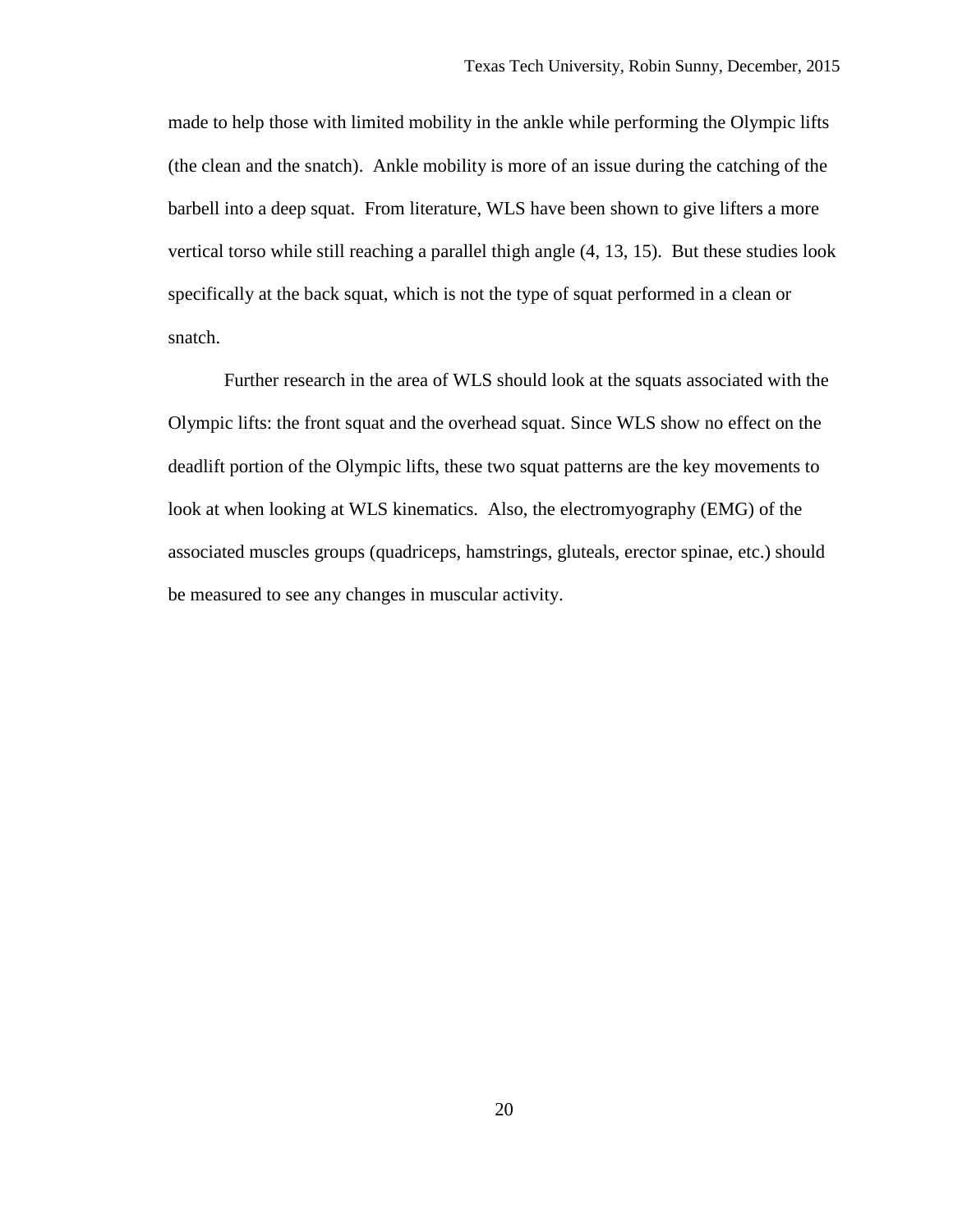#### **REFERENCES**

- 1. Beggs, L. A. (2011). Comparison of Muscle Activation and Kinematics during the Deadlift using a Double-Pronated and Overhand/Underhand Grip.
- 2. Charniga, J. A. (2006). Why Weightlifting Shoes? The Russian Weightlifting Library. Retrieved from Sportivny Press: [http://www.dynamic](http://www.dynamic-eleiko.com/sportivny/library/farticles015.htm)[eleiko.com/sportivny/library/farticles015.htm](http://www.dynamic-eleiko.com/sportivny/library/farticles015.htm)
- 3. Escamilla, R. F., Francisco, A. C., Fleisig, G. S., Barrentine, S. W., Welch, C. M., Kayes, A. V., Speer, K. P., & Andrews, J. R. (2000). A three-dimensional biomechanical analysis of sumo and conventional style deadlifts. Medicine and science in sports and exercise, 32(7), 1265-1275.
- 4. Fortenbaugh, D., Sato, K., & Hitt, J. (2010, March). The effects of weightlifting shoes on squat kinematics. In ISBS-Conference Proceedings Archive (Vol. 1, No. 1).
- 5. Fukagawa, S., Leardini, A., Callewaert, B., Wong, P. D., Labey, L., Desloovere, K., Shuichi, <., and Bellemans, J. (2012). Age-related changes in kinematics of the knee joint during deep squat. *The Knee*, *19*(3), 208-212.
- 6. Hales, M. E., Johnson, B. F., & Johnson, J. T. (2009). Kinematic analysis of the powerlifting style squat and the conventional deadlift during competition: is there a cross-over effect between lifts?. The Journal of Strength & Conditioning Research, 23(9), 2574-2580.
- 7. Kilgore L & Rippetoe M. Weightlifting shoes 101. Retrieved on 6 Feb 2015 from http://www.exrx.net/WeightTraining/Weightlifting/WeightliftingShoes.html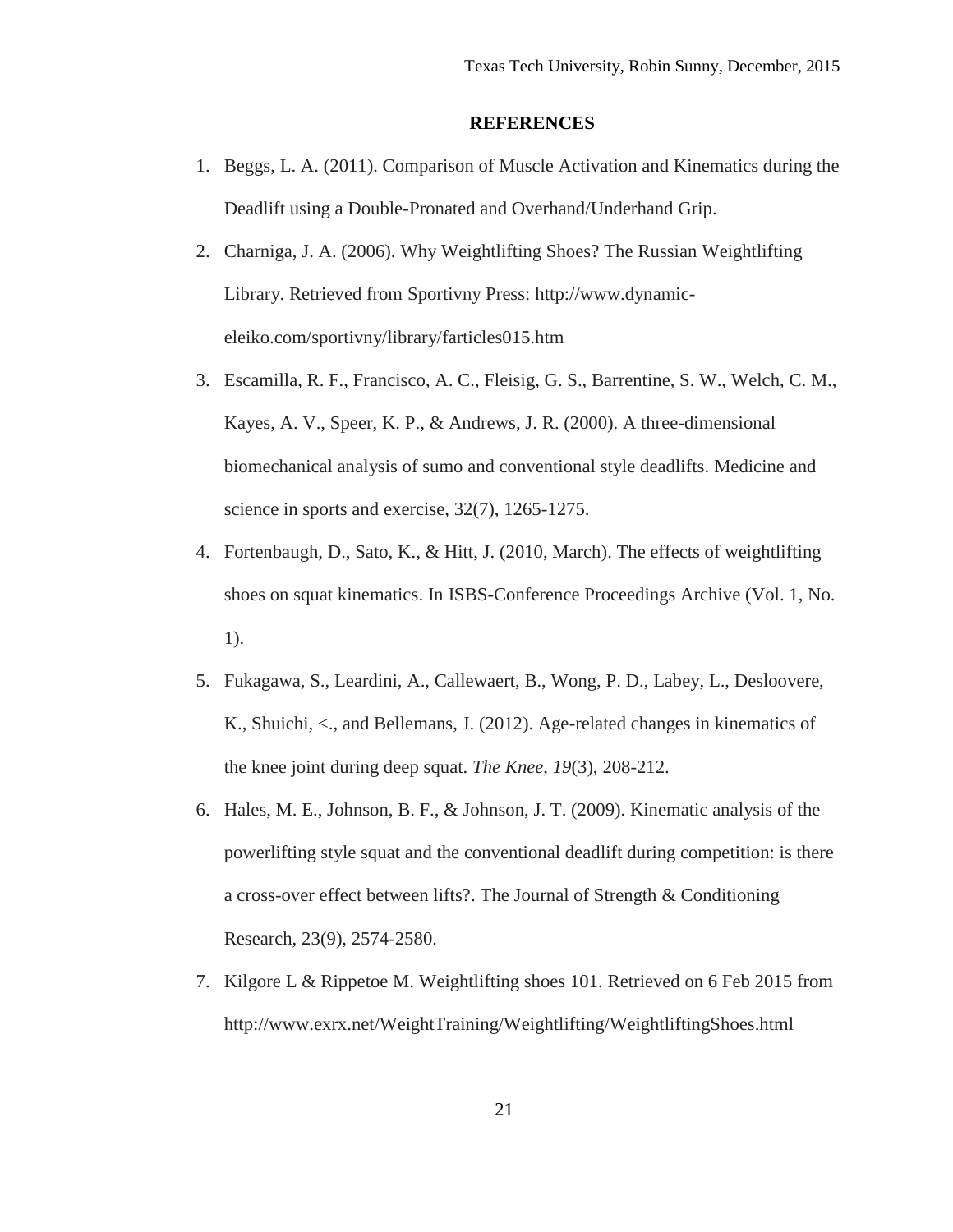- 8. LeSuer, D. A., McCormick, J. H., Mayhew, J. L., Wasserstein, R. L., & Arnold, M. D. (1997). The accuracy of prediction equations for estimating 1-RM performance in the bench press, squat, and deadlift. The Journal of Strength  $\&$ Conditioning Research, 11(4), 211-213.
- 9. Macrum, E., Robert Bell, D., Boling, M., Lewek, M., & Padua, D. (2012). Effect of limiting ankle-dorsiflexion range of motion on lower extremity kinematics and muscle-activation patterns during a squat. *Journal of sport rehabilitation*, *21*(2), 144.
- 10. National Strength and Conditioning Association. Deadlift Series. Retrieved on 23 March 2015 from http://www.nsca.com/Videos/Exercise\_Technique/Deadlift\_Series/

11. National Strength and Conditioning Association. High Bar Back Squat Series. Retrieved on 23 March 2015 from

http://www.nsca.com/videos/exercise\_technique/high\_bar\_back\_squat\_series/

- 12. Rhea, M. R., & Kenn, J. G. (2009). The effect of acute applications of wholebody vibration on the iTonic platform on subsequent lower-body power output during the back squat. The Journal of Strength  $\&$  Conditioning Research, 23(1), 58-61.
- 13. Sato, K., Fortenbaugh, D., & Hydock, D. S. (2012). Kinematic changes using weightlifting shoes on barbell back squat. The Journal of Strength & Conditioning Research, 26(1), 28-33.